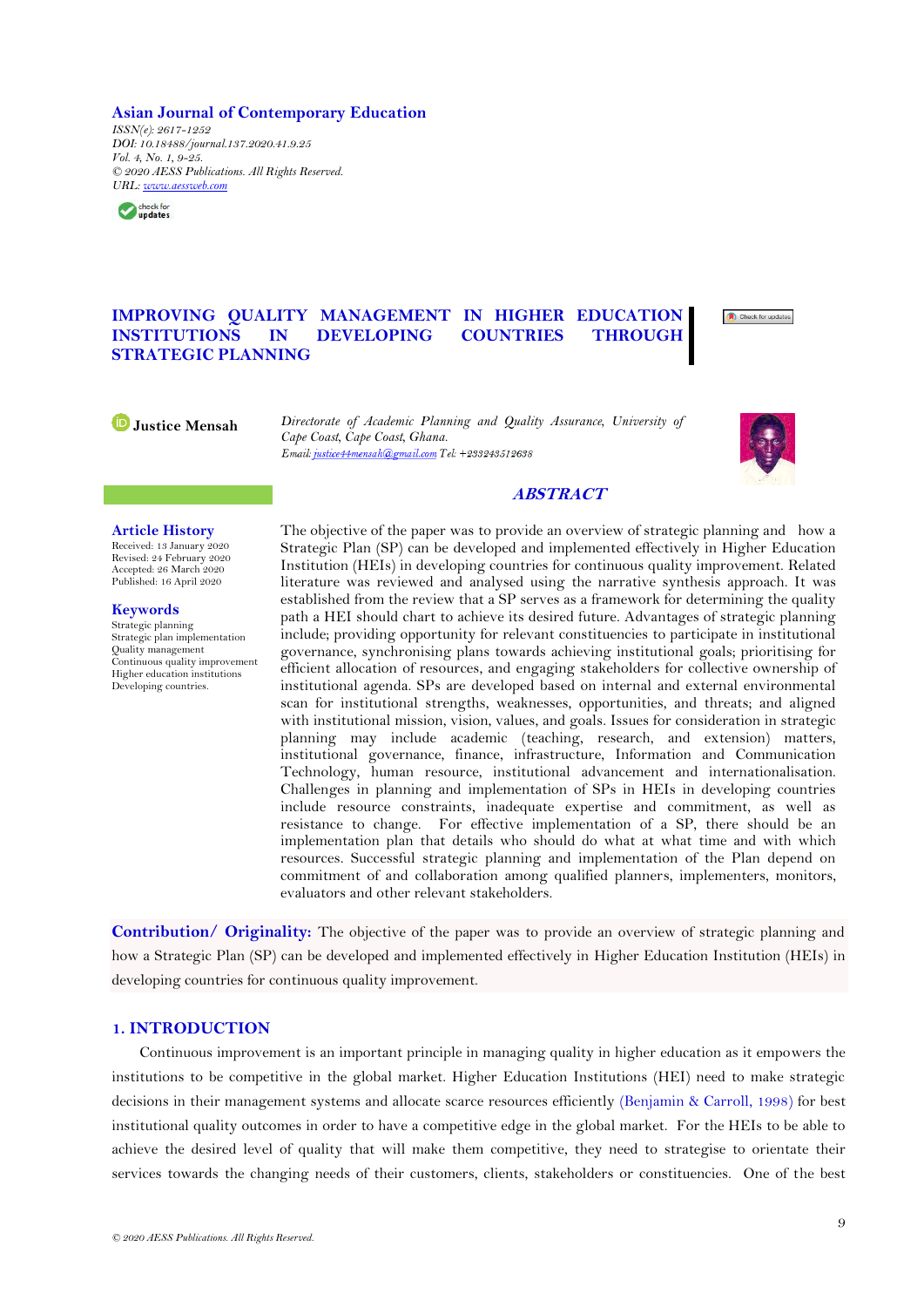ways to ensure this is through the development and implementation of Strategic Plans (SPs) that respond to the global market demands. Strategic planning has, therefore, been acknowledged and largely embraced as a decisionmaking tool in HEIs worldwide [\(Hassanien, 2017\)](#page-15-0) for continuous quality improvement.

However, whereas virtually all the HEIs in developed countries have SPs with some even making them (them plans) available on their websites [\(Hayward, 2006;](#page-15-1) [Hughes & White, 2005\)](#page-15-2), strategic planning is largely a recent phenomenon in HEIs in many developing countries. It is argued [\(Dooris, 2003;](#page-14-0) [Leslie & Fretwell, 1996\)](#page-15-3) that, while most HEIs institutions in developed countries have been able to transform themselves through strategic planning, many of such institutions in the developing countries have been struggling in that regard, or have not attempted it at all, due partly to their inability to understand, design and implement SPs. It is further argued [\(Allen, 2003;](#page-13-1) [Hinton, 2012;](#page-15-4) [Leslie & Fretwell, 1996\)](#page-15-3) that although some of the HEIs in developing countries have followed the paths of their counterparts in the advanced countries by developing SPs, a number of others, particularly the emerging private ones, have not, due to inexperience. What some of the HEIs in developing countries have traditionally been doing is just developing policies, regulation, and other structures to guide them in running the institutions but a number of them are not conversant with the development and implementation of formal SPs.

Strategic Plans have been extensively discussed in literature [\(Albrechts & Balducci, 2013;](#page-13-2) [Andrews, Boyne,](#page-13-3)  [Law, & Walker, 2009;](#page-13-3) [George & Desmidt, 2014;](#page-14-1) [Mintzberg, 1994\)](#page-15-5) yet little is known about the factors that lead to strategic planning and implementation in some HEIs in developing countries. [Hinton \(2012\)](#page-15-4) for instance, observes that "*a wide variety of individuals have misconstrued the role of strategic planning in the academy. A great number of individuals are unaware of the necessary components of a strategic plan and what are required to implement and sustain such a plan. Some of the misinformed are consultants in occupations that serve the post-secondary community, and others are members of college or university."* [Nataraja and Bright \(2018\)](#page-15-6) continue that some HEIs claim to have prioritised strategic planning yet effective implementation of the SP has been lacking as they often struggle with the development of good a SP, let alone its implementation. This background suggests that, there is a need for a clearer overview of strategic planning and implementation because despite the abundance of literature on the subject matter, there is little erudition about it in some HEIs in the developing counties. Questions of pertinence to be answered based on this background are: What is a SP? Why do HEIs need to have SPs? How can a SP be developed and implemented effectively? The objective of this paper, therefore, is to provide an overview of strategic planning to help understand the concept, its relevance and how a SP can be developed and implemented in the HEI environmental context, with particular reference to the developing countries.

### **2. METHODS**

The paper used the narrative review approach. This is an approach to literature review that uses mainly qualitative interpretation of prior knowledge [\(Sylvester, Tate, & Johnstone, 2013\)](#page-16-0). In other words, it seeks to synthesise existing information on a particular topic through summaries of accumulated literature to demonstrate the value of a particular point of view [\(Sylvester et al., 2013\)](#page-16-0). The main purpose of a narrative review is to provide a comprehensive background information for understanding current knowledge with respect to a given subject matter, and highlight other relevant areas of significance for further research [\(Cronin, Ryan, & Coughlan, 2008;](#page-14-2) [Darlow & Wen, 2015\)](#page-14-3).

The current review followed a six-step approach namely, formulating the tropic, formulating the objective and research questions, searching available literature using keywords and phrases, screening for inclusion; extracting and analysing relevant information, and writing the report. Literature from electronic databases, mainly Crossref, Scopus, and Google Scholar, as well as grey literature were used. The search was conducted using the following terms and phrases: strategic planning, quality management, quality improvement, and implementation of strategic plan in HEIs. The search produced 914 potential materials .but through screening using a predefined exclusion and inclusion criteria, 33 documents were finally reviewed. The criteria were language,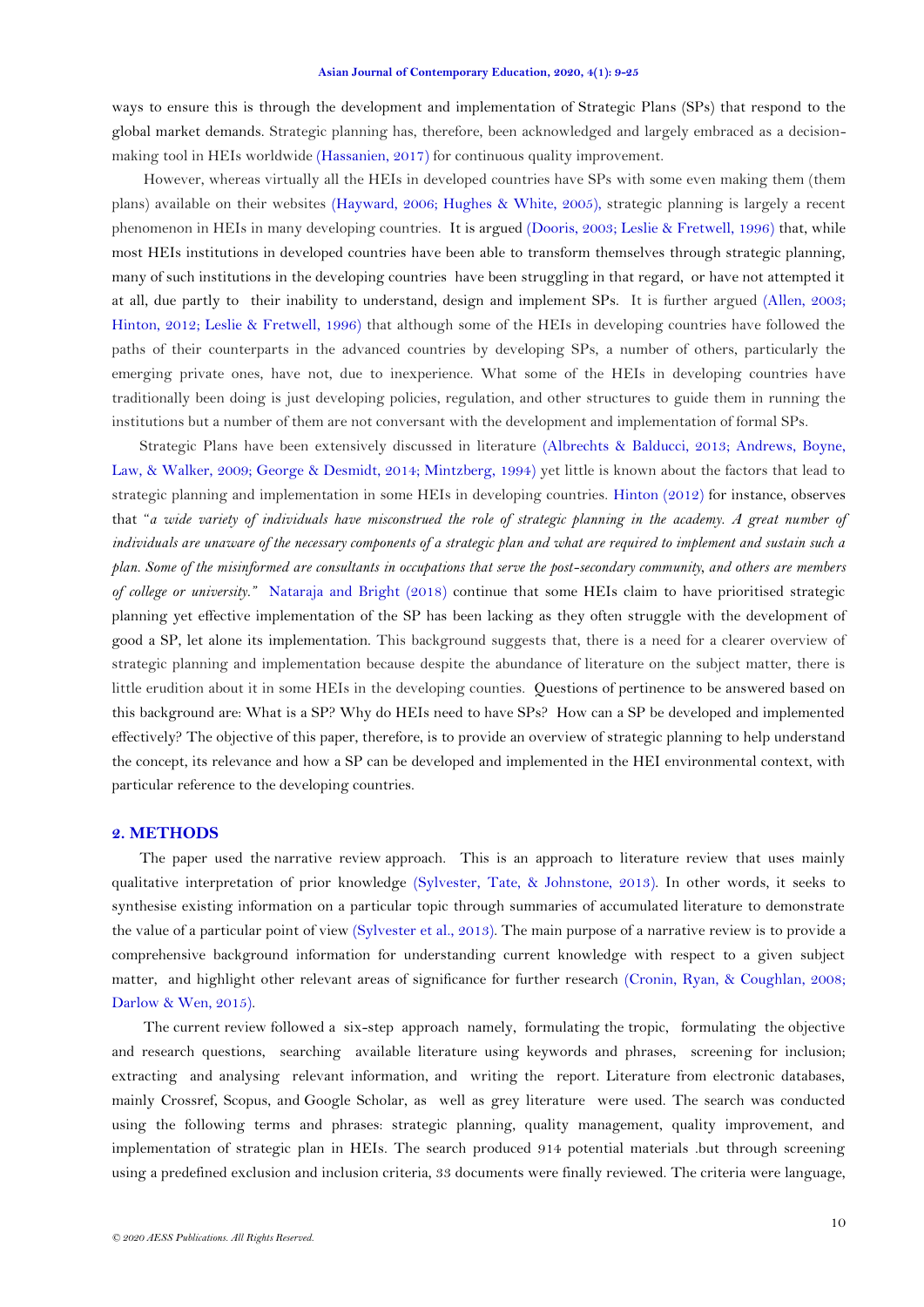relevance, credibility, currency and intelligibility [\(Mensah & Graham, 2019\)](#page-15-7). As far as language was concerned, the search considered only materials in English because that was the only universally recognised language the researcher and the assistant were conversant with. Relevance meant that the material must have contributed or be contributing substantially to the ESM discourse as gleaned from the cogency of the augments being advanced by the material in question. Intelligibility meant that the document must be orderly, clear and articulate in terms of presentation of relevant material. Currency meant that the material must be influential in the debate on strategic planning and implementation in organisations, with particular emphasis on HEIs as evident, for example, from citations in reputable journal articles and other credible documents.

Two people, the principal researcher and a hired research assistant, conducted the search from August 12, 2019 to December 28, 2019. The two persons examined each of the identified articles independently to determine its eligibility as per the approach detailed above. In order not to miss some potentially relevant literature, reference lists of retrieved documents were scanned for materials relevant to the topic under study. After the initial screening based on abstracts, the selected documents were read to determine which ones were eligible for inclusion. The duplicates were eliminated. Age of the material was not an exclusion criterion since even old documents could be relevant and useful.

The extracted pieces of information were collated, organized, summarised, compared and synthesised. Literature is replete with a number of suggested approaches for synthesizing qualitative data or information, including grounded theory, narrative analysis and meta-ethnography [\(Templier & Paré, 2015;](#page-16-1) [Thomas & Harden,](#page-16-2)  [2008\)](#page-16-2). This study used the qualitative synthesis approach. That is, for each thematic area, the central arguments in the literature were repeatedly summarised until a concise piece was obtained, ensuring that no pertinent information was missed [\(Mensah & Graham, 2019\)](#page-15-7). All processes, including issues of inclusion and exclusion as well as analysis were discussed to reach an agreement. Analyses were done thematically (based on key issues) and interpreted qualitatively using narrative interpretations and syntheses.

### **3. KEY ISSUES FROM THE RESULTS OF THE REVIEW**

Based on the lessons learnt from the review, the results (key issues) are presented thematically under the following sub-headings: quality management in HEIs, the concept of strategic planning, the need for strategic planning, developing a strategic plan, implementing a strategic plan, and challenges in strategic planning and implementation. Following these presentations are the conclusion and limitations of the paper.

### *3.1. Quality Management in HEIs*

Though the relevance of quality in any field of human endeavour is not disputed, there is little consensus, if any at all, with regard to its definition because quality is a dynamic, multidimensional and perspective-driven concept. Scholars, researchers, academics, and quality management practitioners have used several descriptions for quality by way of attempting to define it. Most of such definitions relate to; degree of excellence, conformance to requirements, totality of characteristics which act to satisfy a need, fitness for use, fitness for purpose, freedom from defects and delighting customers [\(Harvey & Green, 1993;](#page-15-8) [Jawad, Jamshaid, & Wahab, 2015;](#page-15-9) [Weeks-Kaye, 2004;](#page-16-3) [Williams & Cappuccini](#page-16-4)-Ansfield, 2007). Although quality has been variously defined, a substantial number of scholars seem to agree that quality connotes "fitness for purpose" – meeting or conforming to generally accepted standards [\(Williams & Cappuccini](#page-16-4)‐Ansfield, 2007).

Quality management is the act of overseeing all activities and tasks needed to maintain a desired level of excellence, leading to acceptance of the product or service by the customers [\(Jawad et al., 2015\)](#page-15-9). Ensuring this in the HEIs calls for quality planning, quality control, quality assurance, and continuous quality improvement [\(Bayraktar, Tatoglu, & Zaim, 2008;](#page-13-4) [Hassanien, 2017;](#page-15-0) [Ursin, Huusko, Aittola, Kiviniemi, & Muhonen, 2008\)](#page-16-5). The allencompassing approach to making this happen is referred to as Total Quality Management (TQM). This approach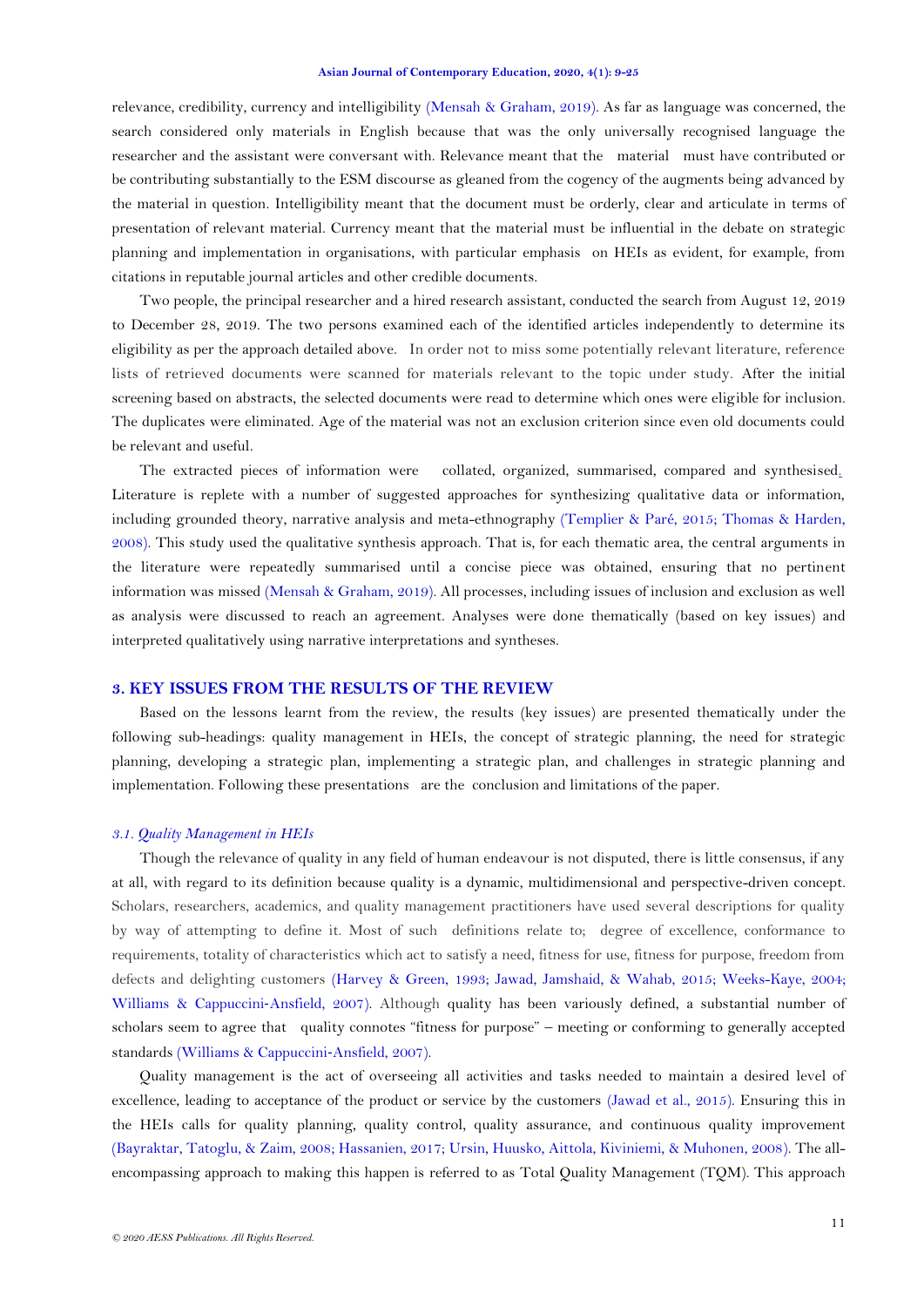involves all relevant stakeholders and processes in order to ensure effectiveness and success. In general, quality management focuses on attainment of long-term goals through the implementation of well-thought-out short and medium-term initiatives. Quality management in the HEI system in general, and especially in in developing countries is complex because it touches on virtually all facets of the system [\(Hayward, 2006\)](#page-15-1). Therefore, quality management should be strategically planned if it is to achieve its aim of continuous improvement, hence, the concept of strategic planning.

### *3.2. The Concept of Strategic Planning*

Obviously, strategic planning is composed of two words —‗strategy' and ‗planning' each of which and can also be seen as a concept in one way or the other. Strategy is about making unique decisions and taking action to achieve a particular goal. [Corrall \(1996\)](#page-14-4) refers to 'strategy' as the direction, which brings an advantage or a success through configuration of resources to fulfill stakeholder expectations. Planning, on the other hand, according to [De](#page-14-5)  [Andreis \(2019\)](#page-14-5) refers to the process of thinking and preparing a sequence of action steps to achieve a specific goal. It is anticipatory decision-making, involving a process of deciding what to do, why it should be done, how to do it and when to do it before action is required [\(Chakraborty, Kaza, Knaap, & Deal, 2011;](#page-14-6) [Elbanna, Andrews, &](#page-14-7)  [Pollanen, 2016\)](#page-14-7).

Various views have been expressed about the meaning of strategic planning. For instance, [Steiner \(1977\)](#page-16-6) sees strategic planning as a managerial process of developing and maintaining a viable fit between the institution's objectives and resources, and its changing environment. [Liedtka \(1998\)](#page-15-10) as cited in [Kefa \(2014\)](#page-15-11) defines strategic planning as a disciplined effort to produce fundamental decisions and actions that shape and guide what an organisation is, what it does, and why it does it. [Rowley, Lujan, and Dolence \(1997\)](#page-16-7) perceive strategic planning as a formal process designed to help an organisation to identify and maintain optimal alignment with the most important elements of its environment". Strategic planning, in the view of [Corrall \(1996\)](#page-14-4) is essentially about deciding and refining institutional objectives and working to translate them into actions and outcomes in order to gain competitive advantage. [Porter \(1998\)](#page-16-8) as well as [Johnson and Scholes \(1999\)](#page-15-12) reinforces Corrall's view by adding that strategic planning requires insight and foresight to interpret past events and present trends to determine future directions.

For a HEI, strategic planning constitutes a process for deciding what the institution, as a corporate whole, must get right in order to thrive now and in the foreseeable future [\(Andrews, Boyne, Law, & Walker, 2012;](#page-13-5) [Dooris,](#page-14-0)  [2003;](#page-14-0) [Hinton, 2012\)](#page-15-4). [Bradley, Hirt, and Smit \(2011\)](#page-13-6) as well as [Porter. and Lee \(2015\)](#page-16-9) opine that HEIs in developing countries should see strategic planning as a systematic process by which they can make decisions about future outcomes, and how the outcomes are to be accomplished and evaluated. A SP consists of (i) management's fundamental assumptions about the economic, technological, and competitive environment (ii) setting of goals and objectives to be achieved, (iii) performance of strengths, weaknesses, opportunities and threats (SWOT) analysis (iv) selecting main and alternative strategies to achieve the goals and objectives; and (v) implementing and monitoring the operational or tactical plans to achieve set goals and objectives [\(Andrews](#page-13-5) et al., [2012;](#page-13-5) [Chance, 2010;](#page-14-8) [Hassanien, 2017;](#page-15-0) [Hinton, 2012\)](#page-15-4) Many academics, researchers, and practitioners in the field of strategic planning [\(Freedman, 2013;](#page-14-9) [Hartley, Alford, & Hughes, 2015\)](#page-14-10) are of the conviction that by defining a collective vision and charting a course aligned with the vision through strategic planning, HEIs can effectively respond to unforeseen challenges in advantageous ways. From this standpoint, it can be argued that, there is a relationship between strategic planning and quality management in the HEI system. Just like an enterprise does in the business environment, a HEI can use strategic planning to predict quality changes in the institutional environment and position the institution to respond to the anticipated changes.

HEIs in developing countries must have hallmarks that differentiate them from other institutions in order to be competitive in the global market. Their ability to have this competitive edge, as [Bryson and Bromiley \(1993\)](#page-13-7)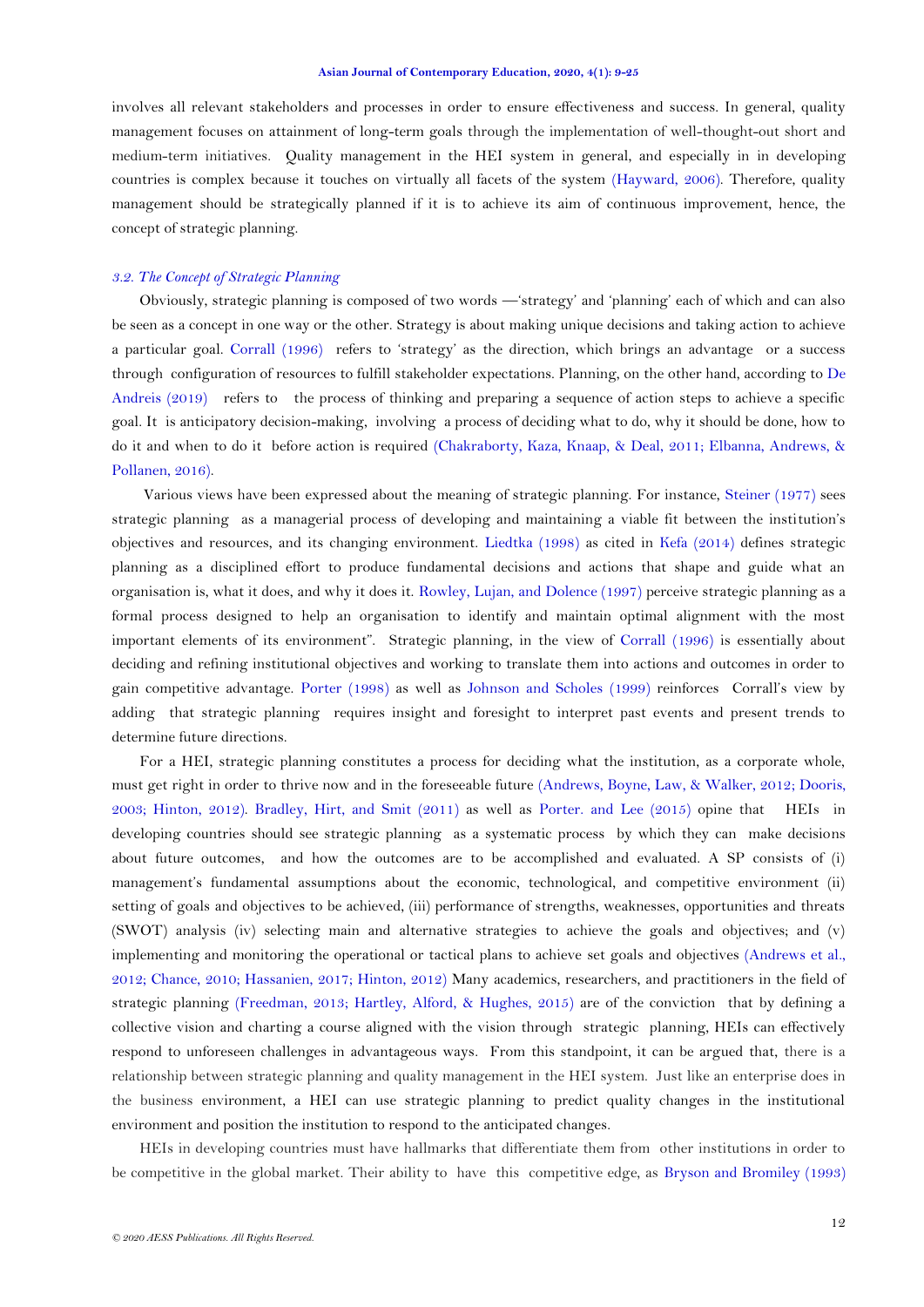have argued, is closely associated with the quality of their products, which should be continuously improved due to the dynamic nature of the concept of quality as occasioned by the changing market demands. This requires that quality management in the HEI setting be planned. Quality planning in this sense, is the task of determining what factors and conditions are important for the purpose ensuring quality improvement in the institution and devising ways and means to meet those conditions [\(Bell, 2002;](#page-13-8) [Covin, Slevin, & Schultz, 1994\)](#page-14-11). This is the essence of strategic planning for quality improvement for institutional effectiveness in the HEI system. In short strategic planning simply means being proactive rather than reactive in taking wise decisions about the institution's operations, and taking timely actions to implement the decisions in the interest of the institution in order to succeed as an institution.

### *3.3. The Need for Strategic Planning in HEIs*

This section provides justifications for strategic planning in the context of higher education institutions, with particular emphasis on HEIs in developing countries. One key justification for strategic planning in HEIs in developing countries is that those institutions have limited financial resources to operate, therefore, they need to allocate the resources efficiently. Prioritisation through strategic planning enables the institution to have clearly defined institutional direction, focusing on impactful areas based on their mandate, mission and vision. This leads to efficient utilisation of scarce resources for institutional effectiveness since by so doing resources will be allocated to where they would best serve the interest of the institution. [Benjamin and Carroll](#page-13-0) (1998) for instance opine that HEI are obliged to 'pursue greater mission differentiation to streamline their services in order to better respond to the changing needs of their constituencies'. This view-point is reinforced b[y Obanya \(2002\)](#page-15-13) argument that strategic planning in HEIs allows the institutions to determine the strategically important areas for which resources are needed.

Strategic planning could help HEIs in developing countries to analyse the current conditions and situations of the institutions to enable them forecast the future. This is done by examining the institutions' internal and external environment to identify their strengths, weaknesses, opportunities and threats. By so doing, HEIs in developing countries could build on their strengths, take advantage of the opportunities available to them, work on the weaknesses and eliminate or minimise the effects of the threats. Strategic planning could minimise risks as it provides information to assess risk and devise strategies to minimise them and pursue results-oriented opportunities [\(Johnson & Scholes, 1999;](#page-15-12) [Karr & Kelley, 1996;](#page-15-14) [Percoco, 2016\)](#page-16-10). With strategic planning, chances of making needless mistakes and choosing wrong lines of action could be reduced although they may not be completely avoided or overcome.

HEIs in developing countries need to develop SPs because some governments, donors or development partners, and funders may demand a formal SP before approving funding or grant for development projects [\(Nataraja &](#page-15-6)  [Bright, 2018\)](#page-15-6). Besides, Strategic Planning can provide opportunities for collaborations with other HEIs and partnership with industries and employers for mutual benefits. That is, by developing the SP and making it available to development partners, those that share the visionary plans of the institution could fund some of the activities outlined in the plan or collaborate with the institution to undertake some activities and projects earmarked to be undertaken. Additionally, as noted by [Srinivasa, Kumar, and Aithal \(2015\)](#page-16-11) SPs not only guide institutional activities towards institutional goals but also unify institutional efforts towards the institutional goals. It guides the institutions to undertake planned activities, thus helping them (the institutions) to become what they want to become within a given period. In other words, since SPs focus on specific goals, they make it clear and possible for the institutions to know the path they should chart to achieve the future they want.

Strategic planning provides the opportunity to involve stakeholders in the running of the institution. Stakeholders need to be involved in pursuing the strategic choices made and the strategic action taken during the strategic planning process. [Mitchell, Agle, and Wood \(1997\)](#page-15-15) describe stakeholders as 'the determinants and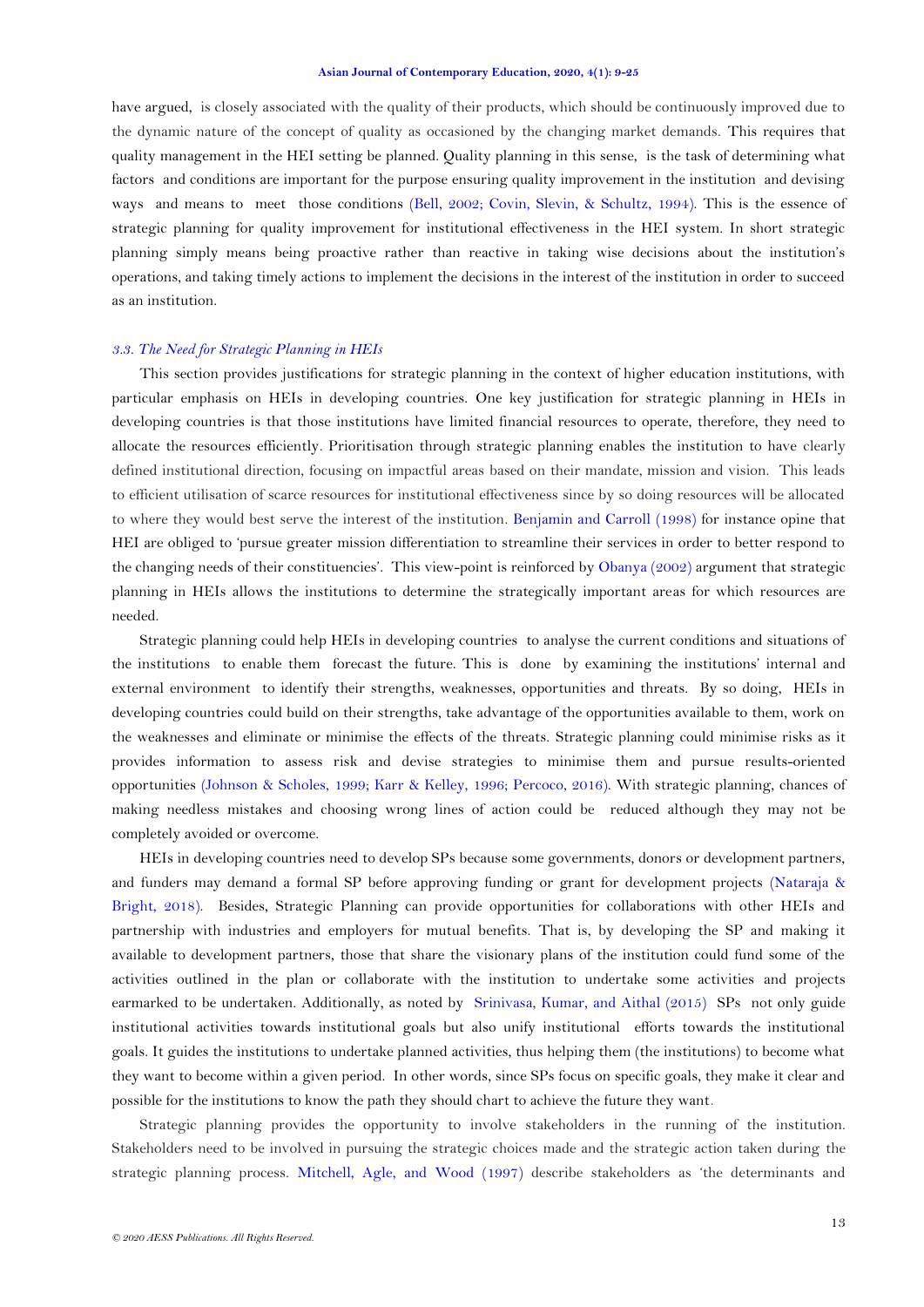determiners of the progress of the institution' They argue further that 'as determinants, stakeholders are those whose concerns determine what is desirable; and as determiners, they are the ones whose judgements and perceptions serve as the eventual indicators of success'. [Luxton \(2005\)](#page-15-16) also stated that strategic planning, if well done, could increase institutional ability to respond appropriately to challenges and also provide guidelines for accountability, as well as reporting systems for continuous quality improvement.

SPs could be useful documentary tools for institutional assessment for accreditation purposes. Institutional accreditation bodies may require evidence showing that all institutional engagements using institutional resources support the institution's mandate, mission, vision and goals [\(Auld, 2010;](#page-13-9) [Luxton, 2005\)](#page-15-16). In this regard, accrediting commissions or bodies may ask the institution to show documentary proof regarding how its (the institution's) mission is being achieved through effective use of its resources, especially where the institution is governmentowned. Institutions that have developed good strategic plans can easily pass these accreditation tests, which will enhance their credibility, public image and reputation. [Alessandri \(2007\)](#page-13-10) cited in [Nataraja and Bright \(2018\)](#page-15-6) argues that the identity of an institution is its "strategically planned and purposeful presentation of itself in order to gain a positive corporate image in the minds of the public".

[Rowley et al. \(1997\)](#page-16-7) advance an argument which highlights and justifies the need for strategic planning by HEIs in developing countries. The argument is that HEIs have to make strategic decisions to accomplish their vision by aligning resources to support the vision. What this means is that institutional resources should be used for worthwhile ventures and this can happen best with strategic planning by the institutions. [Chance \(2010\)](#page-14-8) continues that SP compels the Institutions to institute a process of "thorough self-examination, by discovering opportunities and determining niches that fit their unique capacities. It is gathered from this that by using futuristic thinking guided by strategic planning, HEIs in developing countries can become "true learning centres of continuous quality improvement", that is, hubs for acquisition and diffusion of quality theoretical knowledge for improving practice.

Strategic planning makes HEIs proactive in shaping their own future. In the HEI system, strategic planning leads to making smart choices [\(Hamel & Prahalad, 1994\)](#page-14-12) that best respond to issues bordering on the dynamic quality management concept. In this respect, the commitment of the stakeholders needs to be secured to implement activities that actually result in continuous quality improvement. Strategic planning sharpens the focus of an institution because it presents a road map for institutional action based on current happenings in the education terrain and also provide benchmarks by which achievements of the institution can be measured [\(Bradley et al.,](#page-13-6)  [2011;](#page-13-6) [Nataraja & Bright, 2018\)](#page-15-6). This is in consonance with [Liedtka \(1998\)](#page-15-10) submission that strategic planning stimulates institutional leadership and management to think ahead (being proactive and forward-looking), while compelling the institution to direct its policies towards its strategic focus. Additionally, strategic planning leads to better coordination of institutional engagements for continuous improvement. [Lerner \(1999\)](#page-15-17) as cited in [Nataraja](#page-15-6)  [and Bright \(2018\)](#page-15-6) as well as [Bryson, Edwards, and Van Slyke \(2018\)](#page-14-13) summarises the benefits of strategic planning to HEIs as paraphrased below:

- Creates a framework for determining the direction the institution should take to achieve its desired future.
- Allows all institutional constituencies to participate and work together, synchronising their plans towards accomplishing institutional goals.
- Stimulates stakeholders to create innovative models for achieving competitive advantage.
- Aligns the institution with its mandate, vision, mission, strategic direction.
- Allows the institution to set priorities, targeting strategic areas of developmental significance for efficient allocation of resources.
- Engages stakeholders in policy dialogue to ensure their collective ownership of institutional development endeavours.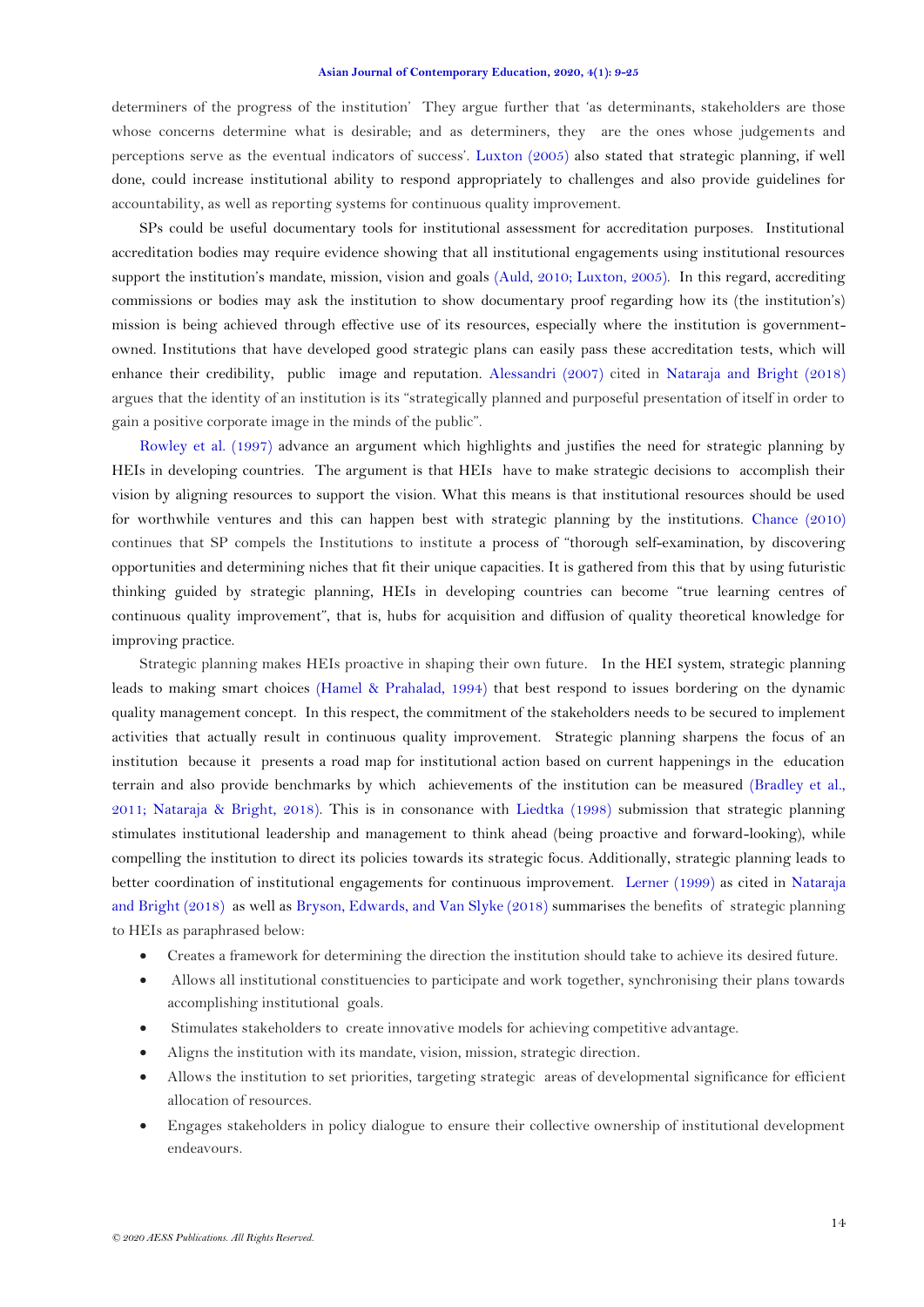Similarly, [Corrall \(1996\)](#page-14-4) in summarising the relevance of SPs in the HEI setting states that SPs help to: ―*clarify institutional purpose and objectives; establish corporate directions and priorities; assess environmental drivers and constraints; identify critical issues and pressures; determine resource allocation and utilization; improve internal coherence and coordination; and inform operational decisions and actions*‖. In contrast, other scholars have argued that reasons that justify the need for SPs in HEIs in developing countries include competitive labour market [\(Boyne & Gould-](#page-13-11)[Williams, 2003\)](#page-13-11) driven by globalisation, a decline in government funding of tertiary institutions [\(Patton, 2010\)](#page-16-12) changing student demographics [\(Bryson, Berry, & Yang, 2010\)](#page-14-14) and a need to compete with the emerging models of higher education while keeping the essence of a traditional comprehensive higher education [\(Ferlie & Ongaro,](#page-14-15)  [2015\)](#page-14-15). This should serve as a constant reminder to the HEIs in developing countries that in the world of globalisation, HEIs that are able to develop and implement comprehensive SPs are the ones that able to deal with competitive forces of the global market. This is because planning enables them to anticipate challenges and address them before they become worse or get out of hand, therefore, it is important to have a defined game-plan for taking on the competition [\(Thompson, Strickland, & Gabble, 2013\)](#page-16-13).

### *3.4. Developing Strategic Plans for Higher Education Institution in Developing Countries*

One of the difficult tasks confronting many HEIs in developing countries is the development and implementation of SPs. Although aspects of strategic planning may be common to all HEIs, the principles and processes of its development need to be carefully tailored to suit the institutional environment when applied by HEI in developing countries [\(De Andreis, 2019\)](#page-14-5). This is because the Planners have to take into account the peculiar circumstances of the institution in regard to its environment and the future it wants.

Normally, the first thing to do towards developing a SP is to set up a SP Committee and charge it with the responsibility of developing it. The scope of responsibilities of the Committee should be clearly spelt out to the Committee Members in the form of Terms of Reference. In order to bring broad-based and diverse insights to bear on the deliberations of the Committee, the Committee should be composed of representatives from all major stakeholder groups or units of the institution [\(Hinton, 2012;](#page-15-4) [Weeks-Kaye, 2004\)](#page-16-3).

The Committee could be an adhoc or a standing one. While an adhoc SP committee is disbanded after the plan has been developed [\(Adams, 1991;](#page-13-12) [Allen, 2003\)](#page-13-1) the standing committee continues to work after the development of the Plan by being involved in the implementation of the SP. One main benefit of an adhoc SP committee is that it creates room for other people to come on board, thus, offering opportunities for fresh ideas. Appointees can be replaced as and when necessary. Such rotational dynamics allow new people to learn from their participation in committee activities, while the replaced members take their knowledge back with them to their mother departments/units for sharing with other staff. It is argued that, this type of participatory learning increases the ability of the entire institution not only to appreciate but also to understand how the strategic planning and implementation processes work to support quality improvement across the entire institution. [Leslie and Fretwell](#page-15-3)  [\(1996\)](#page-15-3); [Welsh, Nunez, and Petrosko \(2005\)](#page-16-14) Proponents of the standing committee, on the other hand, argue that it provides the opportunity to draw on accumulated experience of the members to improve (on) the quality of work of the SP committee. The basis of this argument is that, not everyone appointed to a planning committee may be familiar with strategic planning to enable them do good job straightaway [\(Corrall, 1996;](#page-14-4) [Kennie, 2002\)](#page-15-18). Therefore, as it takes time to develop an experienced planning committee, if the committee is only constituted to craft the plan without participating in its implementation, all the hard-acquired knowledge and experience will be lost or missed [\(Hassanien, 2017;](#page-15-0) [Hinton, 2012\)](#page-15-4). The inherent strategic thinking dynamics in this regard account for why it is imperative to draw stakeholders from the various functional areas of the institution to constitute the SP Committee

SP provides the overall development direction the institution intends to take, guided by its mission, vision, values and goals. Therefore, all these must be defined within the framework of the institution's philosophy. Since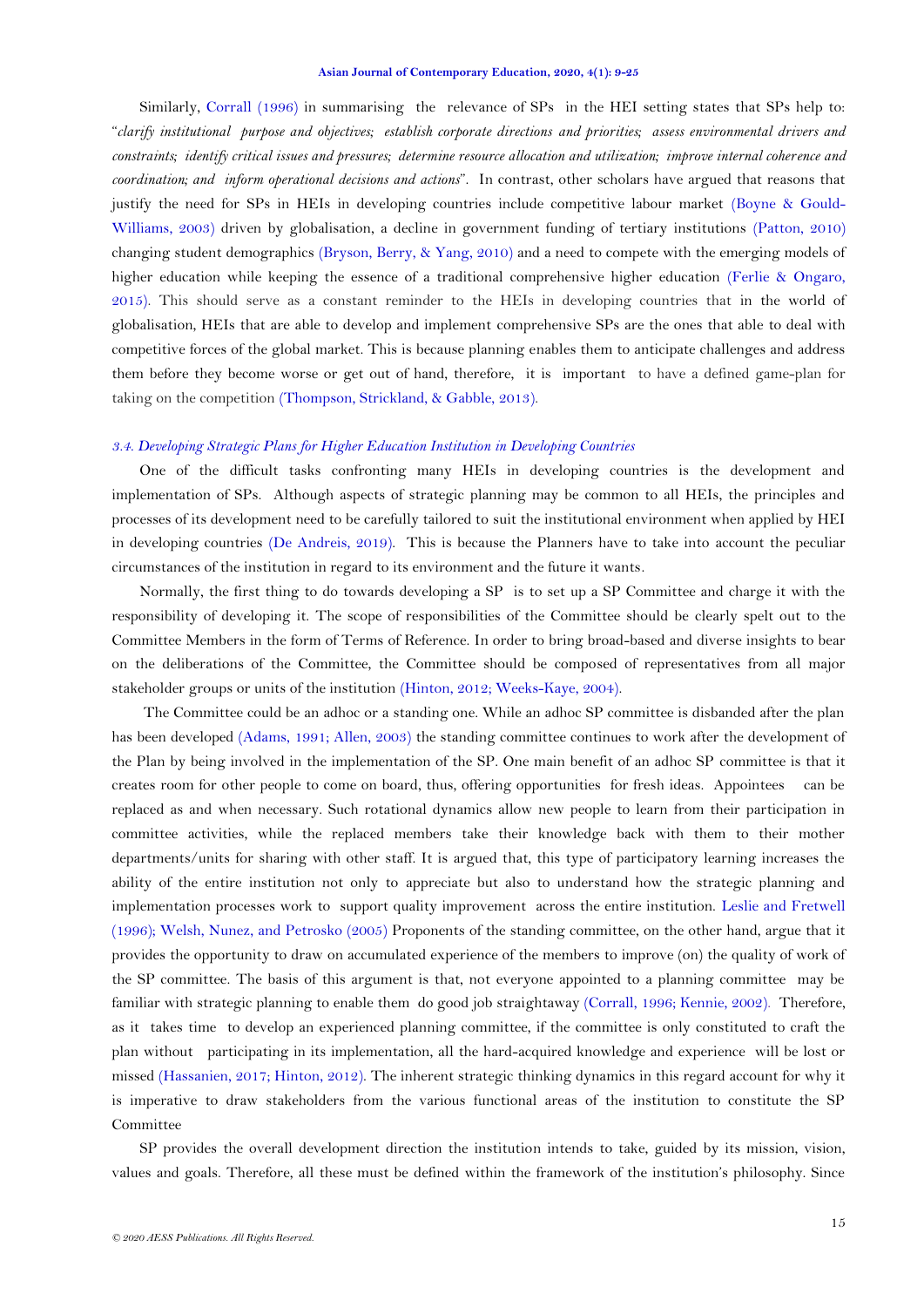strategic planning is anchored on the mission and vision statements, in developing SPs for HEIs the institutional mission and vision should be clearly stated. The institutional mission statement should capture why the institution exists and what its operations are intended to achieve [\(Srinivasa et al., 2015\)](#page-16-11). The mission statement of the HEI can include an explanation of what the institution stands for and what it intends its students or products to become. Following the mission statement is the vision of the institution, which is the institution's explicit description of what it intends to become within a given time-frame. The vision statement defines the institution's strategic position in the future and this must bear a relationship with the mission statement. The mission and vision statements provide the two polar ends of an analytical view of the institution within which the strategic plan is situated [\(Elbanna et al., 2016\)](#page-14-7). It must be understood that while the mission and vision represent the current and envisioned states of the institution respectively, the SP is used to bridge the gap between the two [\(Robinson, 2005\)](#page-16-15).

In developing a SP, the institution should also provide its core value statements, explaining what the institution stands for and the ways in which it intends to conduct its activities to achieve its mission and vision [\(Steiner, 1977\)](#page-16-6). The core values statements should reflect what the institution believes are important in the execution of its mandate, mission and vision, all of which should be in conformity with societal values since the institution is ultimately obliged to serve the supreme interest of the wider society. The institution should also state the strategic goals and objectives. In doing so the institution should note that the goals and objectives have different connotations and meanings [\(Cook, Harrison, Zhang, Puron-Cid, & Gil-Garcia, 2015\)](#page-14-16). While goals are the long term aims the HEI endeavours to achieve, objectives are the specific milestones which the institution plans to achieve in a short period (Nataraja & [Bright, 2018;](#page-15-6) [Steiner, 1977\)](#page-16-6). The objectives must be precise, measurable, time-bound actions that assist in the achievement of goal(s). While objectives are means to an end, goals are seen as the end results [\(Lerner, 1999;](#page-15-17) [Luxton, 2005;](#page-15-16) [Robinson, 2005\)](#page-16-15). Apart from providing the timeframe within which the entire SP and each activity entailed in it should be achieved, the SP should also provide the framework for budget and resource allocation [\(Dooris, 2003\)](#page-14-0). In doing all these, it must be ensured that the mission, vision, core values, goals and objectives of the SP are aligned with each other and are mutually supportive.

[Hughes and White \(2005\)](#page-15-2) have asserted that strategic planning requires some fundamental activities and processes, prominent among which are ‗discovering institutional strengths and weaknesses, discerning potential threats and opportunities, and seeing how the institution can best respond to them." [Karr and Kelley \(1996\)](#page-15-14) put the same issue differently by stating that strategic planning in the HEI system is a process of realistic scanning of its internal and external environments and aligning the institution to these. These views suggest that while there could be other ways of crafting a SP, it is important for the HEIs to analyse the strengths, weaknesses, opportunities, and threats (SWOT) in order to identify factors that may affect the desired future outcomes of the institution's operations. Although various model exist for developing SPs, the SWOT approach is recommended by this paper because it allows for the identification of the institution's distinctive competencies and key success factors, which are crucial in assessing the strategic position of the institution (Thompson [& Strickland, 2003\)](#page-16-16). Quality management for continuous improvement requires that, having obtained information from the environmental scan, the institution matches its strengths to the opportunities identified, in order to be able to address its weaknesses, as well as threats to quality management. In other words, as already noted, the SWOT analyses help to build on the institution's strengths, minimize the weaknesses, take advantage of the opportunities, and deal with the threats. This is made possible because the SWOT analysis establishes the gap between the institution's current position, and its desired future and allows for the design of appropriate strategies and allocation of resources to close the gap thereof [\(Hughes & White, 2005;](#page-15-2) [Kefa, 2014\)](#page-15-11).

Having done the above, the framework of the Plan can be developed. The Planning Committee needs to spell out the key thrusts of the SP. For each key thrust, the actions, and activities to be undertaken to achieve set goal and objective should be outlined. The key actions normally relate to the objectives, while the activities refer to what should be done to achieve the objectives. The SP should assign responsibilities for the various actions or activities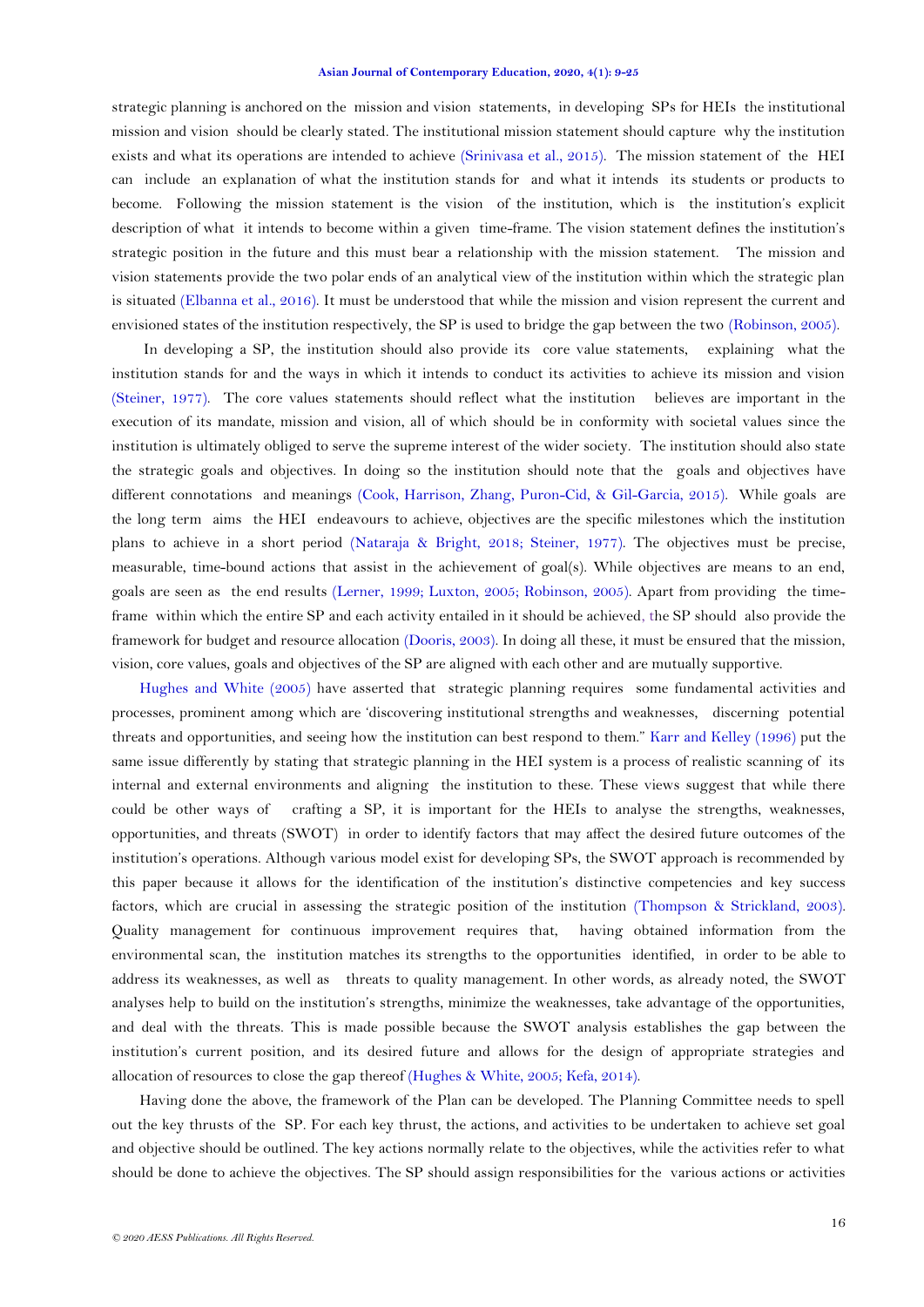to be carried out. The key responsible person for all these is the institutional head (the holder of the Plan) but he/she cannot do it all by himself/herself, therefore, primary and secondary implementers need to be appointed to help undertake the activities. Using a university as an example of HEIs, the holder could be the Vice-Chancellor, the primary implementer of an action or activity at the College or Faculty level could be the Provost of College or Dean of Faculty, while the secondary implementer at the Departmental/Unit level could be the Heads of Department/Unit depending on the terminologies or nomenclature used by the various institutions. It should be noted that the SP should cover academic, administrative and support services. The SP should also outline the key performance indicators for specific activities, as well as monitoring and evaluation mechanisms (See [UCC \(2018\)](#page-16-17)).

Furthermore, benchmarks could be set for the Plan. Benchmarking is the systematic process of measuring and comparing the institution's operations, practices, and performance against other institutions' standards [\(Bryson](#page-14-14) et [al., 2010\)](#page-14-14). In strategic planning, benchmarking is used to guide the management processes of the institution in terms of best practices [\(Lerner, 1999\)](#page-15-17). Therefore, the HEIs in developing countries could have benchmarks as a reference point for setting their own goals and targets against which the institutions' performance with respect to the planning and implementation of the Plan can be measured.

In regard to the core issues to be included in the SP apart from the above stated ones, the Planners must note that the core functions of the institution are teaching, research, and community engagement, therefore academic, administrative and support services should be geared towards these. Issues for consideration in strategic planning in HEIs may include academic (teaching, research, and extension) matters, institutional governance, finance, physical infrastructure, Information and Communication Technology, human resource, institutional advancement and internationalisation. Based on the institution-wide SP, the various Colleges, Faculties, Departments and Sections of the institution should also develop their unit level strategic plans. This implies that the institution-wide SP must be comprehensive and robust enough to accommodate the departmental plans and policies. In other words, the departmental SPs should be designed based on the institutional SP to ensure synergy among the goals and objectives so that achievement of the various units' goals and objectives will invariably lead to the achievement of the institutional goals and objectives. It must be ensured that, there are linkage among all plans of the institution from the various sub-units. Above all, it should be ensured that the planning processes are linked and the components of the SP are aligned to make them supportive of one another. That is why all unit level SPs must emanate from and be guided by the parent SP (the institutional SP) to ensure synchronisation of efforts at continuous quality improvement at the institutional level.

The plan should indicate the reporting lines for the implementation of the Strategic Plan. In this regard, the bottom-up approach is recommended. That is, the unit heads should report to the Heads of Department, who in turn report to the Deans, then to the Provost and from the Provosts to the Institutional Head (holder) who is the Head of Management of the University. Similar reporting structures in the administrative line should be followed. However, it is often the case that, a SP Implementation Committee is appointed to co-ordinate the implementation of the Plan. In that case, all the Colleges, Faculties, Schools, Departments, Directorates, Sections and Units submit their Progress Reports to the Implementation Committee. The Implementation Committee or any entity appointed for implementation of the SP collates reports from the various Colleges, Faculties, Departments, Sections and Units of the institution and presents a composite report to the institutional management for decision making. The Planners could also make use of the Balance Scorecard which is normally applied in the business enterprise. A Balanced Scorecard is a strategy [performance management](https://en.wikipedia.org/wiki/Performance_management) tool – a semi-standard structured [report](https://en.wikipedia.org/wiki/Report) that can be used by the institutional managers to keep track of the execution of activities by the staff within their control and to monitor the consequences arising from these actions [\(Atkinson, 2006;](#page-13-13) [Niven, 2002;](#page-15-19) [Northcott & Taulapapa, 2012\)](#page-15-20). Furthermore, [Ioppolo, Saija, and Salomone \(2012\)](#page-15-21) have maintained that ‗ the Balanced Score Card is basically a performance management report used by a management team, and typically this team is focused on managing the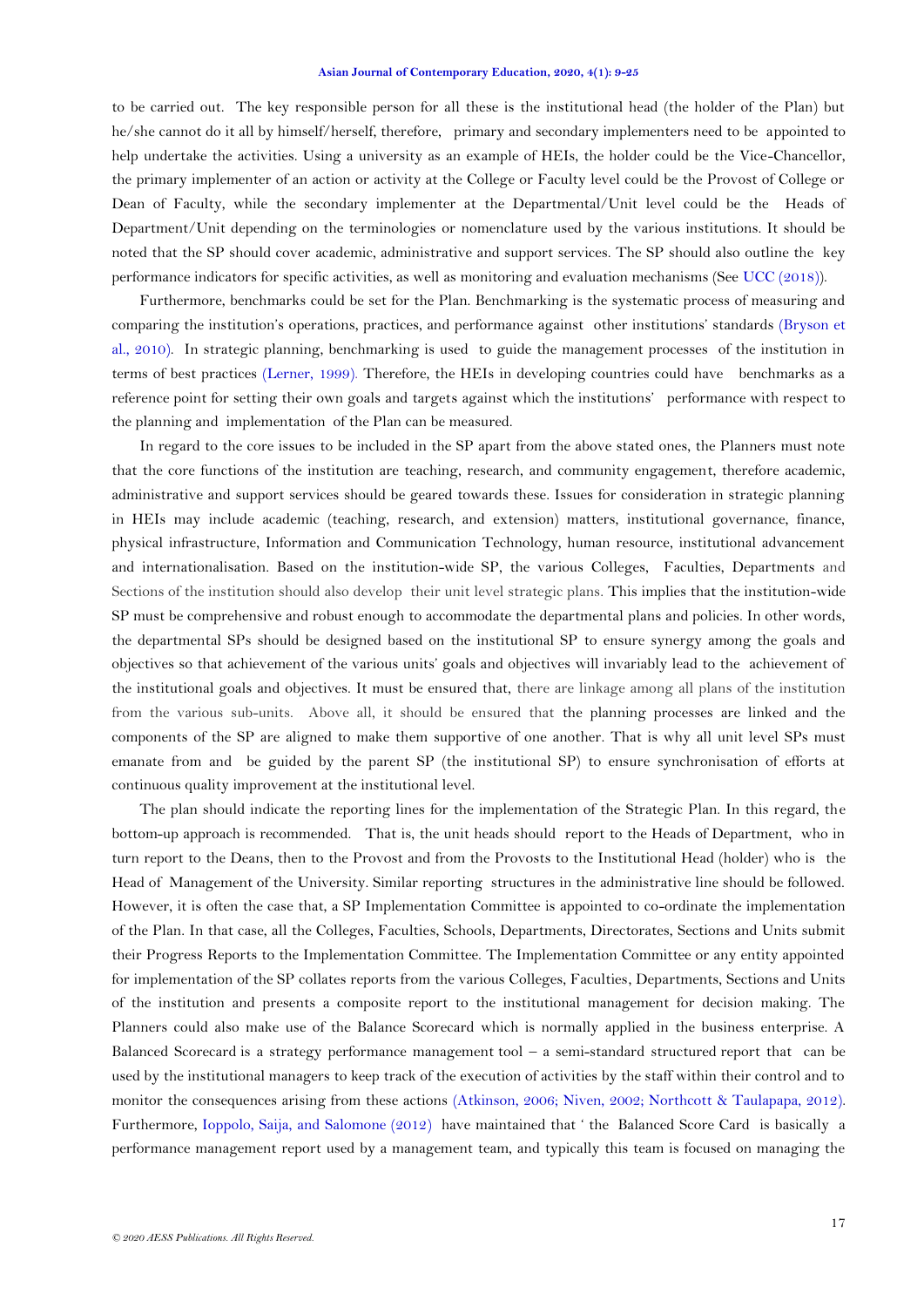implementation of strategic operational activities'. The Balance Scorecard could serve as a form of monitoring and evaluation mechanism for implementing the SP.

## *3.5. Implementing Strategic Plans on HEOs in Developing Counties*

Once the SP is successfully developed, the institution must actively work to implement it, bearing in mind that successful implementation of the plan hinges heavily on the institution's ability to turn strategic thoughts and decisions into operational actions [\(Brown, Potoski, & Slyke, 2016\)](#page-13-14). Views on SP implementation in HEIs are varied and diverse but there are commonalities among them. Generally, implementing a strategic plan involves executing the proposed activities or initiatives in the Plan, monitoring, reporting and communicating progress, as well as reviewing and evaluating the implementation as and when necessary**.** HEIs in developing countries could use various mechanisms to oversee the implementation of the initiatives proposed in the SP in order to ensure continuous quality improvement. The institution could have an Implementation Committee to assist with implementation. The institutions may also delegate the responsibility of implementing the plan to mid-level managers, or the Committee that designed the plan could be tasked to oversee its implementation [\(Hinton, 2012\)](#page-15-4). This reinforces the assertion by [Adams \(1991\)](#page-13-12), [Corrall \(1996\)](#page-14-4) and [Allen \(2003\)](#page-13-1) that the Planning Committee could be an adhoc or a standing one.

Effective SP implementation requires the development of an Implementation Plan (IP) by the SP Implementation Committee to serve as a guide. The IP should take into consideration the resources that will be needed to execute the plan by ensuring that the activities outlined in the SP are carried out as scheduled to generate the desired output and outcomes. It is worthy to note that 'resource' here is defined broadly to include: people, time, space, technology and funds, as well as any other material that will facilitate the implementation of the plan [\(Barney, 1991;](#page-13-15) [Pidcock, 2001\)](#page-16-18). The IP should have metrics to monitor progress made on achieving the strategic initiatives. The IP should be clear and directive. It should take note of timelines indicated in the SP for each action as well as measures to assess and evaluate the actions. The IP should also be flexible enough to allow for revision as and when necessary in order for the institution to be able to respond to changing local and global circumstances [\(Boyne & Gould-Williams, 2003\)](#page-13-11).

Furthermore, for effective implementation, the implementation processes need to be monitored and evaluated to ensure that they are compatible with internal and external realities and the objectives of the SP [\(Bryson, Crosby,](#page-14-17)  [& Bryson, 2009\)](#page-14-17). Monitoring and Evaluation may involve several activities, but generally, the following steps are required: (i) defining parameters to be measured, (ii) defining target values and indicators for those parameters (iii) performing measurements (iv) comparing measured results to the pre-defined standards (v) making changes and adjustments where necessary [\(Hinton,](#page-15-4) 2012; [Thompson](#page-16-13) et al., 2013). The implementation results should be compared with the objectives set. [Thompson](#page-16-13) et al. (2013) add that if the results and objectives differ, a further analysis is required to find out the reasons for the gap so that appropriate actions can be taken to address the challenges responsible for the existence the of gap.

The SP Implementation Committees should develop a system for reporting and accountability. In this connection, the Committees should, at specific intervals, request all units or departments in the institutions to submit progress report, detailing both in quantitative and qualitative terms, what has been achieved, what remains to be achieved, reasons for inability to undertake activities that were supposed to have been undertaken in their respective departments/sections/units (Bryson [et al., 2009;](#page-14-17) [Dooris, 2003\)](#page-14-0). These reports should be collated for institutional management's decision-making. [Cook et al. \(2015\)](#page-14-16) add that the Head of the Institution should facilitate a review and analysis of the Units' periodic progress reports, and develop from same, a composite Strategic Plan Progress Report that reflects the progress across all the divisions/units. In short, periodic evaluations of the SP are essential in assessing the success of the implementation process. In this regard, it is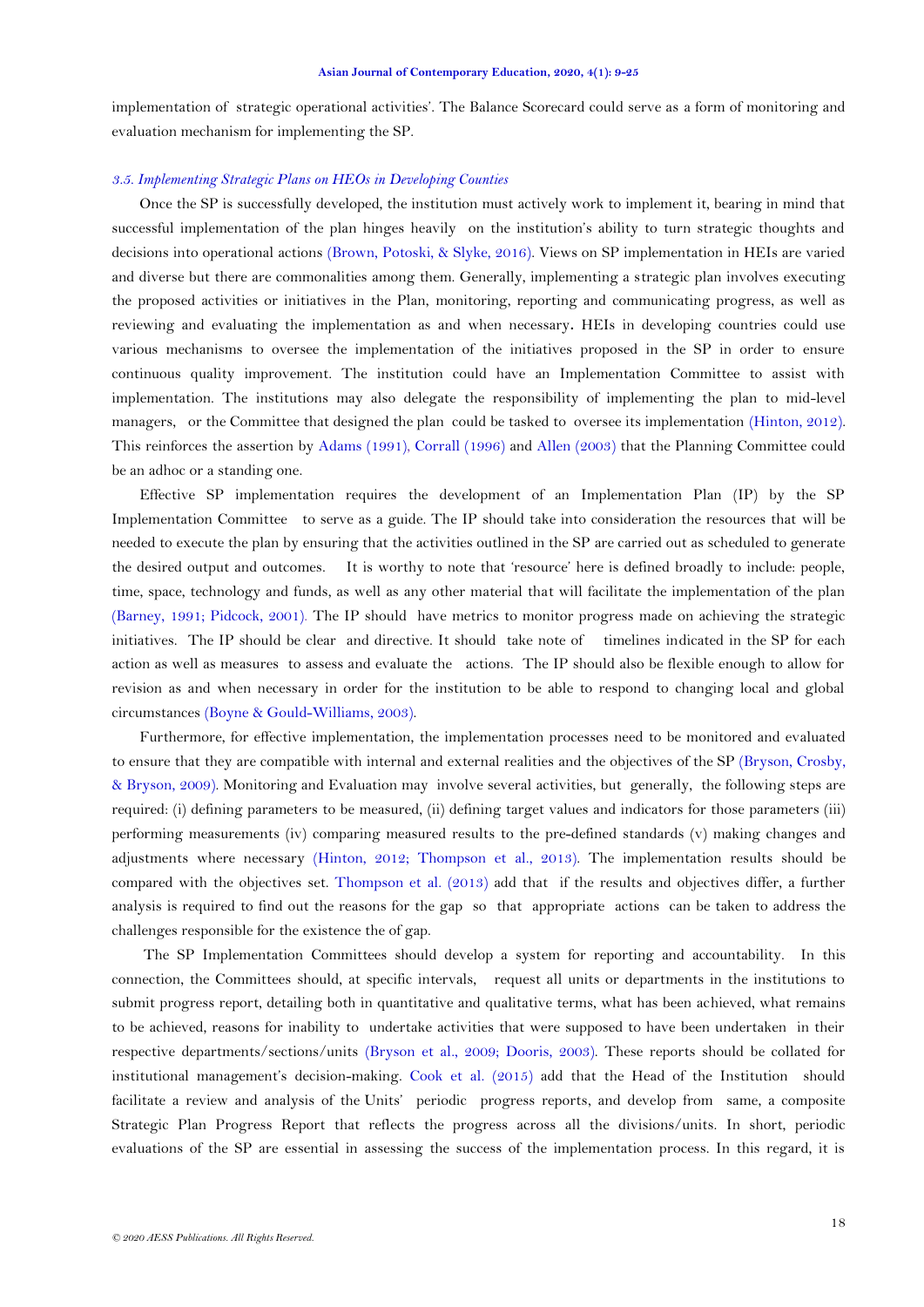important to measure performance, at least annually (but preferably more often), so that any deviation could be detected in time and dealt with promptly [\(Hinton, 2012;](#page-15-4) [Rowley et al., 1997\)](#page-16-7).

Apart from the regular periodic reports, there should be a mid-term review and report. In the mid-term, the Institutional Management and Strategic Plan Implementation Committee should discuss the composite report to know what has been achieved and what remains to be achieved in order to determine if there is the need to revise some portions of the SP or the IP [\(Bell, 2002;](#page-13-8) [Bradley et al., 2011\)](#page-13-6). The result of this review should be communicated within and across the institution to inform all relevant stakeholders about the state of affairs with respect to the implementation. A full cycle evaluation of the SP is conducted at the Plan's end date [\(Andrews. et](#page-13-5)  [al., 2012\)](#page-13-5) by which time the regular monitoring and assessment processes will have produced documented several periodic achievements for reflection. This assessment produces the final accounting of achievement for the life of the SP [\(Glassman, Rossy, & Winfield, 1997\)](#page-14-18). It is important to document all accomplishments, including ones not originally included in or envisaged by the plan, to inform the development of the next SP.

According to [Bell \(2002\)](#page-13-8) as cited in [Kefa \(2014\)](#page-15-11) implementation of a SP cannot succeed without the commitment of the implementers and the stakeholders. Implementation of the SP should, therefore, not be carried out exclusively by experts, but rather as an all-inclusive process in which the implementers and stakeholders are actively involved a collaborative manner (Bryson [et al., 2009;](#page-14-17) [Elbanna et al., 2016;](#page-14-7) [Ferlie & Ongaro, 2015\)](#page-14-15). There should be communication and dialogue for promoting understanding and ownership to ensure continuous quality improvement in the institution. Finally, it is important to note that to ensure effective implementation of the SP, the implementation processes need to be coordinated [\(Reeves, Haanaes, & Sinha, 2015\)](#page-16-19) by the Implementation Committee or any other responsible persons/entity appointed to do that. [Zuckerman \(2007\)](#page-16-20) states that the Committee members must know, and be able to explain and justify why a process or step must be given priority over another, while [Tama \(2017\)](#page-16-21) adds that it is vital to make stakeholders understand how the planning and implementation processes work in order to secure their ownership and commitment.

### *3.6. Challenges in Planning and Implementation of SPs in HEIs in Developing Countries*

This section presents a review of the key challenges in developing and implementing SPs in HEIs, with emphasis on developing countries. One of the major barriers to strategic planning and implementation of SPs in HEIs in developing countries is financial constraint. Both the planning and implementation process entail huge cost. [Kefa \(2014\)](#page-15-11) notes that, in their bid to compete in the global market, HEIs tend to have ambitious SPs which need a lot of financial resources to develop and implement. However, most of the HEIs in developing countries are not financially well endowed to enable them bear the cost of planning let alone the cost of implementing them. To address this challenge, the institutions need to develop realistic SPs instead of over-ambitious ones and also find innovative ways to generate more income in order to be able to fund the planning and implementation of their SPs.

Apart from the SP being resource-intensive, a lack of or inadequate ownership of it, as well as resistance to change by the stakeholders also presents a challenge to effective planning and implementation of SPs in HEIs in developing countries. [Rowley, Lujan, and Dolence \(1998\)](#page-16-22) point out that inertia, resistance to change, and the need for consensus among stakeholders slow down change processes in the HEIs in the developing countries. They further argue that the strongest resistance often occurs at the implementation stage. In some cases, the key people in the institution may not be involved in the planning processes and so they do not own the Plan, hence, they do not get actively involved in the implementation of the Plan. In other instances, some individuals or group of staff of the institution may simply resist change because the change may not be in their interest or favour if they are implemented [\(Mintzberg, 1994\)](#page-15-22). In order to avoid these challenges, there is the need for HEIs' Management to encourage active participation of stakeholders at all the stages of the SP. [Hiam \(1993\)](#page-15-23) is also of the view that the various stakeholders and constituencies must be engaged in dialogues with respect to the planning and implementation processes in order to engender a feeling of ownership of the Plan. This means that, Planners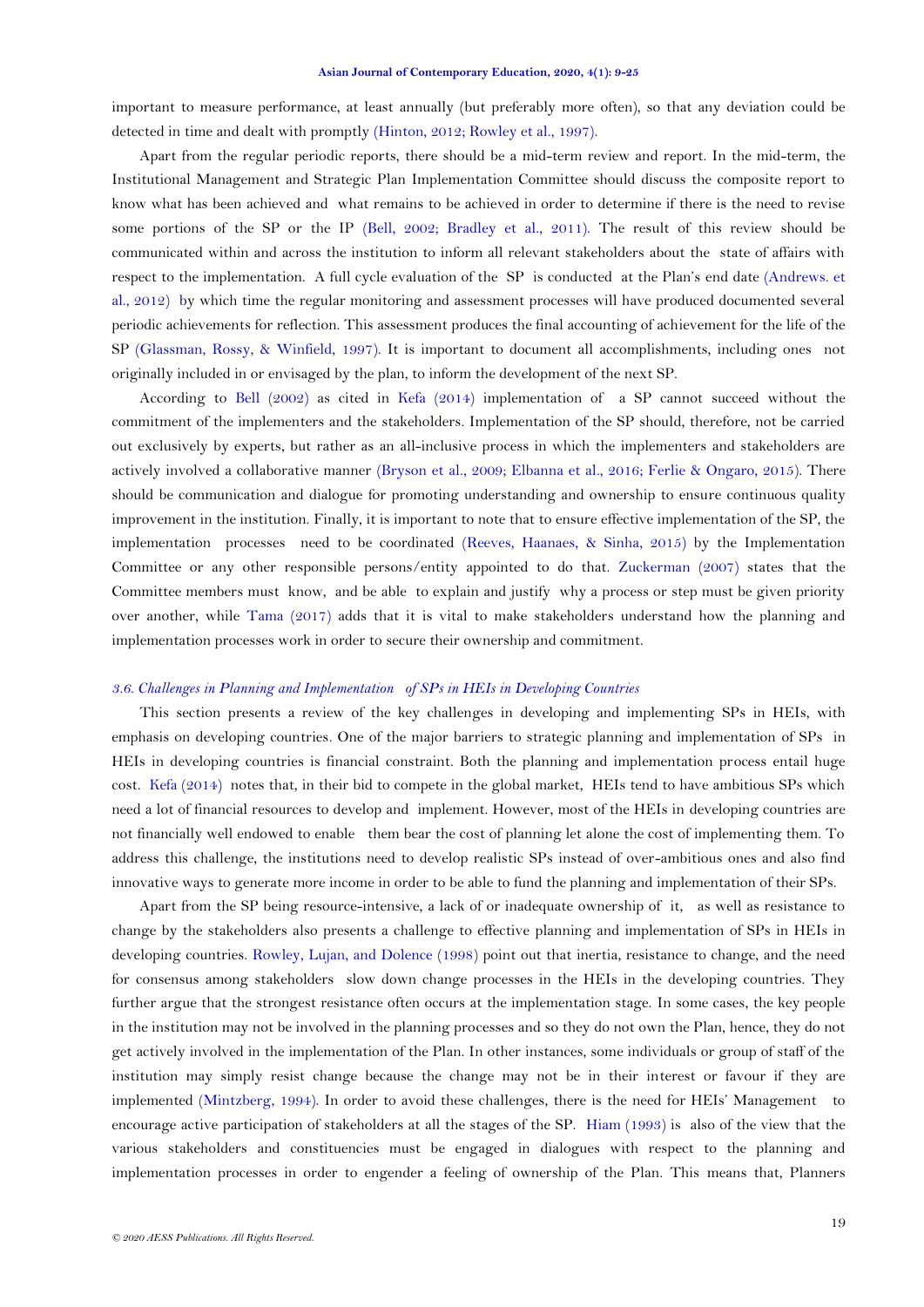should, more or less, serve as 'facilitators', and 'catalysts' to guide the planning process by encouraging full participation of the stakeholders [\(Hax & Majluf, 1996;](#page-15-24) [Percoco, 2016\)](#page-16-10). However, in cases where the challenge is the result of sheer resistance to change, the authorities of the institution must be bold enough to apply a combination of persuasion and force to enable the institution implement the planned change(s).

[Hinton \(2012\)](#page-15-4) makes a very important point regarding challenges of planning and implementation of SPs in HEIs. Hinton argues that strategic planning is often derived directly from 'corporate futures' research, which is peculiar to business entities. According to [Hinton \(2012\)](#page-15-4) this often presents a challenge because superimposing corporate practice onto academic institutions may not work well. The reason is that such superimpositions do not take into consideration the unique academic culture of the institution, which may not be wholly compatible with the corporate (business) culture. Differences in the values systems of corporate (business) organisations and collegial (institutional) culture can produce a tension that can become a serious challenge to planning and implementation of SPs in the HEIs in developing countries.

Another challenge of SP implementation is ensuring commitment of the staff of the institution to the Strategic Plan. In the developing countries, it is often the case that people are more interested in pecuniary remuneration than the work they are supposed to do, particularly in the state-owned enterprises and institutions, including the public HEIs. In some cases some individuals or department may be more loyal and committed to their disciplines and departments than to the institution-wide SP [\(Taylor & Karr, 1999\)](#page-16-23)*.* Meanwhile, commitment, according to [\(Mintzberg., 1994\)](#page-15-22) is essential because the SP's design and implementation thrive on institution-wide participation, which can only be achieved if people are committed to it. Commitment of institutional staff can be elicited if they are made to believe that their involvement counts, and that they will benefit from the process. As already pointed out commitment of the staff throughout the institution "grows out of a sense of ownership of the SP [\(Chance, 2010;](#page-14-8) [Mintzberg, 1994\)](#page-15-22) therefore, efforts should be made by the Institutional Management to ensure ownership of the SP. This implies that the Institutional Management must demonstrate ownership and commitment themselves in order to be able to exact same from the other staff.

Strategic planning and implementation is an onerous task in the HEI developing countries because such institutions are mostly large and typically complex entities [\(Hamel & Prahalad, 1994\)](#page-14-12). Developing and implementing a SP in a HEI, which is a complex one, involve intricate processes with inherent challenging issues that could constitute a barrier to them (Porter [& Lee, 2015\)](#page-16-9). Chance [and Williams \(2015\)](#page-14-19) mince no words in this regard by opining that implementing change through strategic planning in HEIs in developing countries is difficult due to high levels of unpredictability. The environment for most HEI in developing countries is often volatile and predicable). The challenges may vary overtime, therefore, the institutions need to revise their plans and priorities as the events and circumstances evolve during the life-span of the SP, or abandon what is no longer relevant in their plans and respond to new challenges or pursue emergent opportunities.

In spite of the fact that HEIs abound in talents, some HEIs in the developing countries may lack the specialist expertise to design and implement institutional SP without one form of support or the other from elsewhere. The lack of or inadequate requisite knowledge and experience can lead to SPs that are shoddily crafted or poorly implemented. In this case the SP may be not be implementable or may be skewed to some aspects of the institutional needs to the neglect of others [\(Albrechts, Balducci, & Hillier, 2016;](#page-13-16) [Nataraja & Bright, 2018\)](#page-15-6). Therefore, in the event of lack of expertise for SP design in the institution, the Institution could hire the services of a consultant with the requisite background to facilitate the process. It is only dedicated planners, whether from internal or external source, that can bring the experience, intuition, and creativity to bear on the successful development and implementation of SP in the HEI in developing countries [\(Dooris, Kelley, & Trainer, 2002\)](#page-14-20). Finally, institutional strategic planning in the HEIs in developing countries is too often a top-down process and, therefore, garners insufficient participation, awareness, or support from the majority of the stakeholders at the lower levels, particularly from the staff of the institutions at the lower levels [\(Pidcock, 2001\)](#page-16-18). This challenge could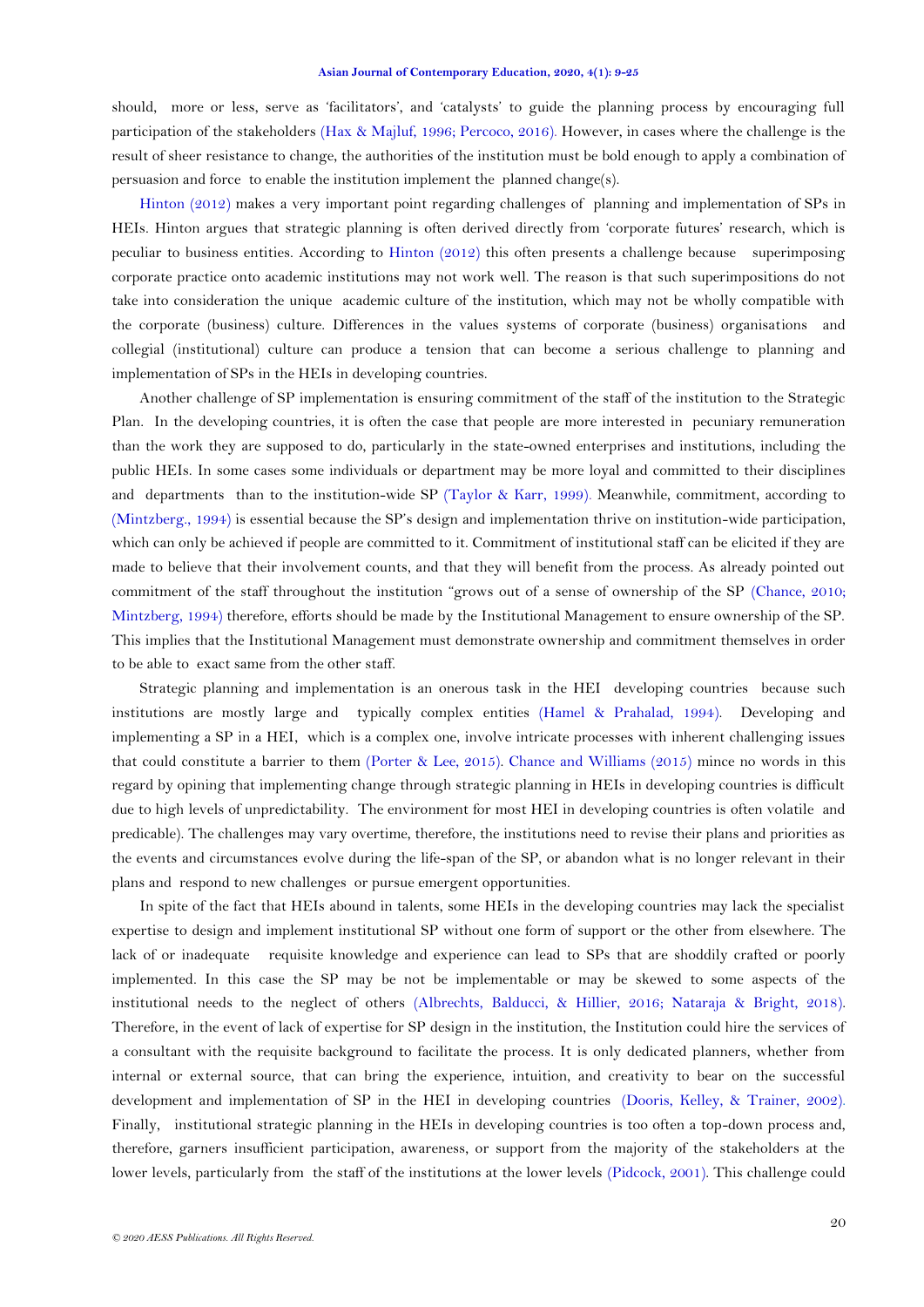be avoided by adopting the bottom-up approach to strategic planning, instead of the other way round so as to engender the needed participation and support to ensure effectiveness.

## **4. CONCLUSION**

Strategic Planning is essential for quality management in Higher Education Institutions (HEIs) as it enables the institutional stakeholders to work towards a common goal, adjusting institutional operations towards the dynamic quality concept. With the rapid changes and stiff competition occurring in the contemporary higher education market, the success of HEIs in developing countries depends mainly on how they are able leverage strategic planning for improving quality management to differentiate and strategically position themselves in the global market. Strategic planning offers hope for survival in such a competitive landscape as it creates a framework for analysing the institution's internal and external environment and devising ways to respond to the changing circumstance. This increases the institutions' ability to respond effectively to the emerging quality management trends, events, challenges, and opportunities, thus helping them to have a measure of control over their desired futures.

Strategic planning is anchored on the vision and mission of the institution and driven by the goals and values of the institution. It is based on the SWOT analysis as informed by institutional internal and external environmental scan. However, as [Thompson et al. \(2013\)](#page-16-13) have argued, "an institutional strategic plan typically evolves overtime emerging from a blend of (1) proactive deliberate actions on the part of the institutional managers to improve the strategy and, (2) reactive emergent responses to unanticipated developments and fresh market conditions". This should be noted in planning and implementing institutional SPs so that the Plan can accordingly be adjusted towards the dynamic quality concept for continuous improvement. The implementation of the SP should be monitored and evaluated to ensure compatibility with the set goal(s) and objectives, as well as the overall strategic direction of the institution.

While strategic planning in HEIs can be theoretically linear, in practice it is non-linear, implying that although aspects of it may be common to all types of HEIs, its application processes need to be carefully adjusted to suit the institutional environment and circumstances. This also means that, the Planners have to take into consideration the resources available to the institution, as well as the perspectives and needs of the stakeholders of the institution with whom they must co-operate and collaborate to achieve institutional goals and agenda. Challenges of strategic planning and implementation include inadequate financing, low level of commitment or the lack of it, resistance to change and politics that are often common in HEIs in developing countries. However, with dedicated management and leadership supported by committed expert planners, monitors and evaluators, the needed experience, intuition, creativity and participation can be brought to bear to overcome the challenges in order to ensure that the SPs actually drive the quality agenda of HEIs in developing countries. It is recommended that HEIs in developing countries continuously improve quality management through strategic planning to enable them align the institutions with their vision, mission, and goals; set priorities, target strategic areas of relevance for efficient allocation of resources; and encourage participation for collective ownership of the SP. It is further recommended that key issues for consideration in strategic planning by HEIs in the developing countries include academic (teaching, research and extension) matters, governance, finance, physical infrastructure, ICT, human resources, gender inclusivity, internationalisation and advancement. Anything short of this, could lead to SPs that are shoddily crafted, not implementable or poorly implemented, thus, defeating the intended purpose of quality improvement for institutional effectiveness and competitive advantage.

## **5. LIMITATIONS OF THE PAPER**

The review used the narrative approach, which has its own inherent limitations. For example, narrative reviews generally are comprehensive and cover a wide range of issues on a given topic, but they do not follow strict rules as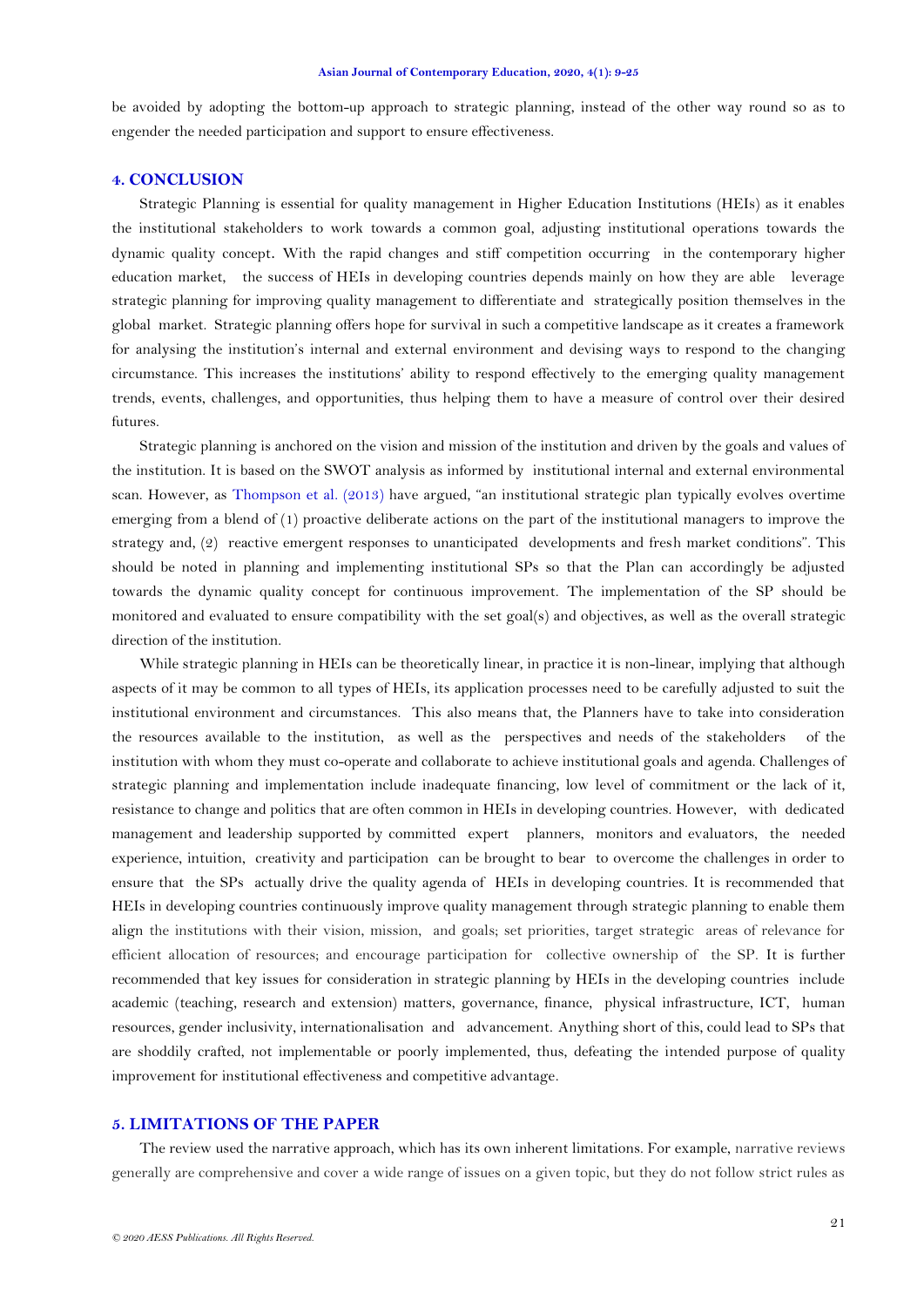the systematic reviews, which are characterised by much more rigidities. Although frantic efforts were made to cover as much literature as possible, not all literature on the subject matter was covered since the literature search did not use all databases. Besides, only material written in English were considered since that was the only international language that the author was conversant with. Nonetheless, it is comprehensive and analytical enough to give the readers the needed information for understanding, appreciating and applying strategic plans for improving quality management in the HEIs in developing countries, which was the main focus of the paper.

**Funding:** This study received no specific financial support.

**Competing Interests:** The author declares that there are no conflicts of interests regarding the publication of this paper.

## **REFERENCES**

- <span id="page-13-12"></span>Adams, D. (1991). Planning models and paradigms. In R. V. Carlson & G. Awkerman (Eds.), Educational planning: Concepts, strategies, practices (pp. 5-20). White Plains, NY: Longman.
- <span id="page-13-2"></span>Albrechts, L., & Balducci, A. (2013). Practicing strategic planning: In search of critical features to explain the strategic character of plans. *Disp – the Planning Review, 49*(3), 16–27.Available at: 10.1080/02513625.2013.859001.

<span id="page-13-16"></span>Albrechts, L., Balducci, A., & Hillier, J. (2016). *Situated practices of strategic planning*. New York: Routledge.

- <span id="page-13-10"></span>Alessandri, S. W. (2007). Retaining a legacy while avoiding trademark infringement: A case study of one university's attempt to develop a consistent athletic brand identity. *Journal of Marketing for Higher Education, 17*(1), 147-167.Available at: https://doi.org/10.1300/j050v17n01\_09.
- <span id="page-13-1"></span>Allen, D. K. (2003). Organisational climate and strategic change in higher education: Organisational insecurity. *Higher Education, 46*(1), 61-92.
- <span id="page-13-3"></span>Andrews, R., Boyne, G. A., Law, J., & Walker, R. M. (2009). Strategy formulation, strategy content and performance: An empirical analysis. *Public Management Review, 11*(1), 1-22.Available at: https://doi.org/10.1080/14719030802489989.
- <span id="page-13-5"></span>Andrews., R., Boyne, G. A., Law, J., & Walker, R. M. (2012). *Strategic management and public service performance*. Palgrave Macmillan: New York.
- <span id="page-13-13"></span>Atkinson, H. (2006). Strategy implementation: A role for the balanced card. *Management Decision, 44*(10), 1-17.
- <span id="page-13-9"></span>Auld, D. (2010). Strategic planning and the principal-agent issue in higher education leadership. *Academic Leadership Journal, 8*(3), 31-35.
- <span id="page-13-15"></span>Barney, J. (1991). Firm resources and sustained competitive advantage. *Journal of Management, 17*(1), 99-120.Available at: https://doi.org/10.1177/014920639101700108.
- <span id="page-13-4"></span>Bayraktar, E., Tatoglu, E., & Zaim, S. (2008). An instrument for measuring the critical factors of TQM in Turkish higher education. *Total Quality Management, 19*(6), 551-574.
- <span id="page-13-8"></span>Bell, L. (2002). Strategic planning and school management: Full of sound and fury, signifying nothing? *Strategic Planning and Management, 40*(5), 407-424.
- <span id="page-13-0"></span>Benjamin, R., & Carroll, S. J. (1998). Breaking the social contract: The fiscal crisis in California higher education. *RAND: Council for Aid to Education. (CAE-01-IP).*
- <span id="page-13-11"></span>Boyne, G., & Gould-Williams, J. (2003). Planning and performance in public organizations an empirical analysis. *Public Management Review, 5*(1), 115-132.Available at: https://doi.org/10.1080/146166702200002889.
- <span id="page-13-6"></span>Bradley, C., Hirt, M., & Smit, S. (2011). Have you tested your strategy lately? *McKinsey Quarterly, 1*, 40-53.
- <span id="page-13-14"></span>Brown, T. L., Potoski, M., & Slyke, V. D. M. (2016). Managing complex contracts: A theoretical approach. *Journal of Public Administration, Research and Theory, 26*(2), 294–308.Available at: 10.1093/jopart/muv004.
- <span id="page-13-7"></span>Bryson, J. M., & Bromiley, P. (1993). Critical factors affecting the planning and implementation of major projects. *Strategic Management Journal, 14*(5), 319–337.Available at: 10.1002/(ISSN)1097-0266.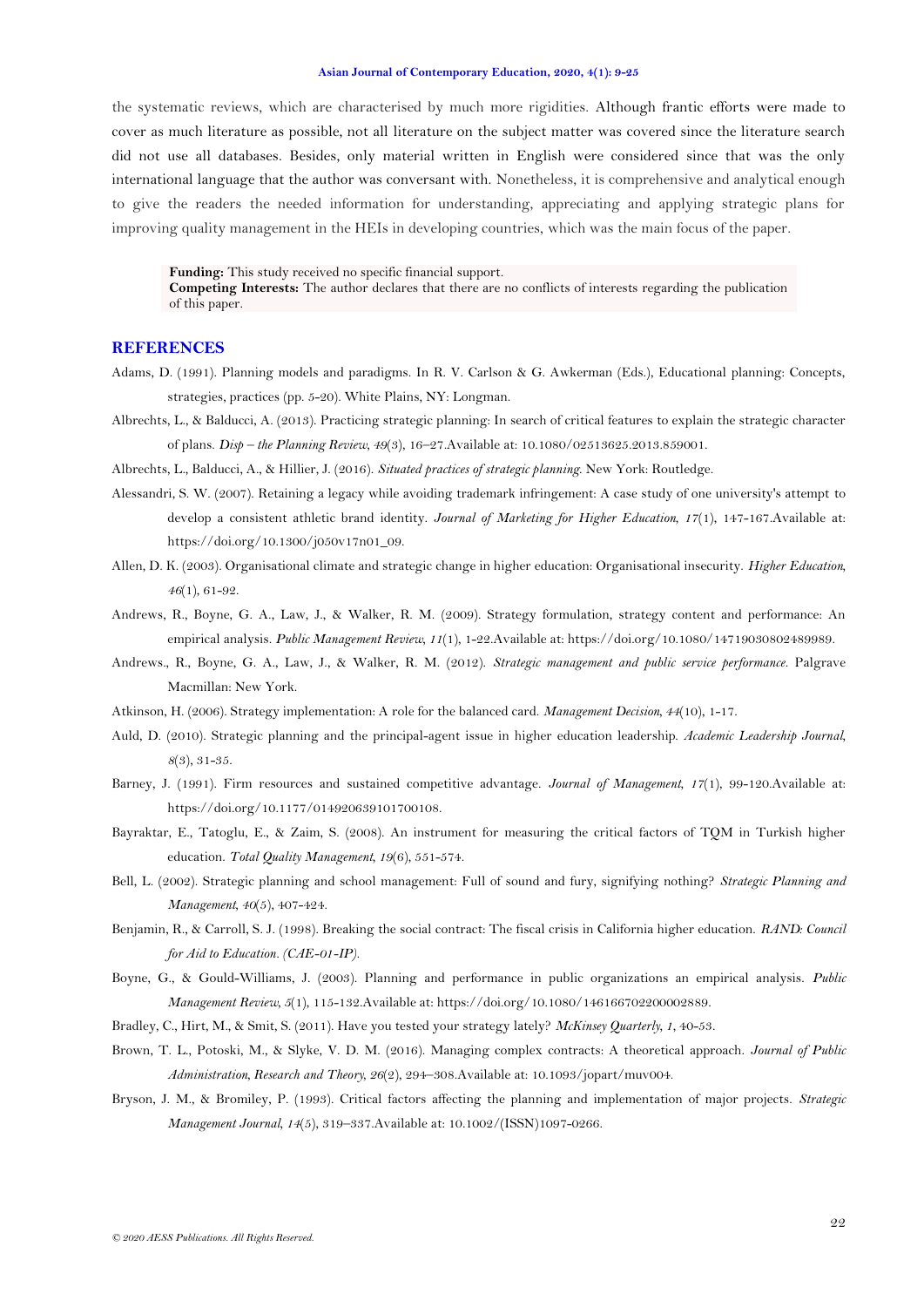- <span id="page-14-17"></span>Bryson, J. M., Crosby, B. C., & Bryson, J. K. (2009). Understanding strategic planning and the formulation and implementation of strategic plans as a way of knowing: The contributions of actor-network theory. *International Public Management Journal, 12*(2), 172-207.
- <span id="page-14-13"></span>Bryson, J. M., Edwards, L. H., & Van Slyke, D. M. (2018). Getting strategic about strategic planning research. *Public Management Review, 20*(3), 317-339.
- <span id="page-14-14"></span>Bryson, J. M., Berry, F. S., & Yang, K. (2010). The state of public strategic management research: A selective literature review and set of future directions. *The American Review of Public Administration, 40*(5), 495-521.Available at: https://doi.org/10.1177/0275074010370361.
- <span id="page-14-6"></span>Chakraborty, A., Kaza, N., Knaap, G.-J., & Deal, B. (2011). Robust plans and contingent plans: Scenario planning for an uncertain world. *Journal of the American Planning Association, 77*(3), 251-266.Available at: https://doi.org/10.1080/01944363.2011.582394.
- <span id="page-14-8"></span>Chance, S. (2010). Strategic by design: Iterative approaches to educational planning. *Planning for Higher Education, 38*(2), 40-54.
- <span id="page-14-19"></span>Chance, S., & Williams, B. T. (2015). Assessing university strategic plans: A tool for consideration. *Educational Planning, 18*(1), 38-54.
- <span id="page-14-16"></span>Cook, M., Harrison, T. M., Zhang, J., Puron-Cid, G., & Gil-Garcia, J. R. (2015). Using public value thinking for government it planning and decision making: A case study. *Information Polity, 20*(2,3), 183–197.Available at: 10.3233/IP-150359.
- <span id="page-14-4"></span>Corrall, S. (1996). *Strategic planning in academic libraries: Encyclopedia of library and information science* (2nd ed.). Southampton, United Kingdom: University of Southampton.
- <span id="page-14-11"></span>Covin, J. G., Slevin, D. P., & Schultz, R. L. (1994). Implementing strategic missions: Effective strategic, structural and tactical choices. *Journal of Management Studies, 31*(4), 481-506.
- <span id="page-14-2"></span>Cronin, P., Ryan, F., & Coughlan, M. (2008). Undertaking a literature review: A step-by-step approach. *British Journal of Nursing, 17*(1), 38-43.Available at: https://doi.org/10.12968/bjon.2008.17.1.28059.
- <span id="page-14-3"></span>Darlow, S., & Wen, K. Y. (2015). Development testing of mobile health interventions for cancer patient self-management: A review. *Health Informatics Journal*.
- <span id="page-14-5"></span>De Andreis, F. (2019). The principles behind a strategic plan. *Open Journal of Applied Sciences, 9*(4), 240-245.Available at: https://doi.org/10.4236/ojapps.2019.94020.
- <span id="page-14-0"></span>Dooris, M. J. (2003). Two decades of strategic planning. *Planning for Higher Education, 31*, 26-32.
- <span id="page-14-20"></span>Dooris, M. J., Kelley, J. M., & Trainer, J. F. (2002). Strategic planning inhigher education. *New Directions in Higher Education, 116*, 5–11.
- <span id="page-14-7"></span>Elbanna, S., Andrews, R., & Pollanen, R. (2016). Strategic planning and implementation success in public service organizations: Evidence from Canada. *Public Management Review, 18*(7), 1017-1042.Available at: https://doi.org/10.1080/14719037.2015.1051576.
- <span id="page-14-15"></span>Ferlie, E., & Ongaro, E. (2015). *Strategic management in public sector organizations: Concepts, schools, and contemporary issues*. New York: Rutledge.
- <span id="page-14-9"></span>Freedman, L. (2013). *Strategy: A history*. New York: Oxford University Press.
- <span id="page-14-1"></span>George, B., & Desmidt, S. (2014). A state of research on strategic management in the public sector." In Strategic Management in Public Organizations: European Practices and Perspectives, edited by P. Joyce and A. Drumaux (pp. 151–172). New York: Routledge.
- <span id="page-14-18"></span>Glassman, A. M., Rossy, G., & Winfield, J. (1997). Toward an understanding of university-based strategic planning. *Allied Academies, 2*(2), 56.
- <span id="page-14-12"></span>Hamel, G., & Prahalad, C. K. (1994). Competing for the future. *Harvard Business Review, 72*(4), 122–128.
- <span id="page-14-10"></span>Hartley, J., Alford, J., & Hughes, O. (2015). Political astuteness as an aid to discerning and creating public value." In Public Value and Public Administration, edited by. J. M. Bryson, B. C. Crosby, and L. Bloomberg (pp. 25–38). Washington, D.C: Georgetown University Press.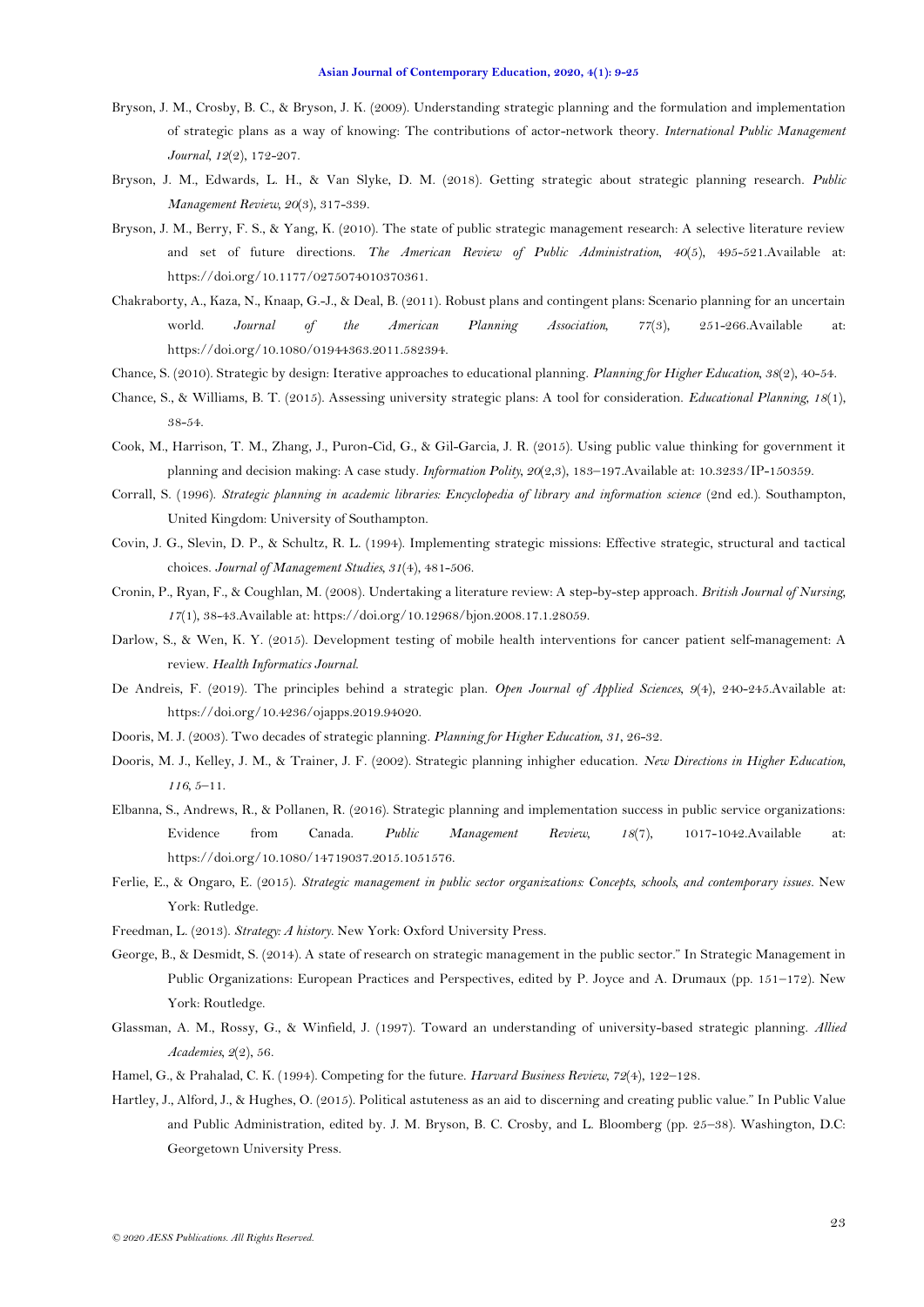- <span id="page-15-8"></span>Harvey, L., & Green, D. (1993). Assessing quality in higher education: A transbinary research project. *Assessment & Evaluation in Higher Education, 18*(2), 143-148.Available at: https://doi.org/10.1080/0260293930180206.
- <span id="page-15-0"></span>Hassanien, M. A. (2017). Strategic planning in higher education, a need for innovative model. *Journal of Education, Society and Behavioural Science, 23*(2), 1-11.Available at: https://doi.org/10.9734/jesbs/2017/37428.
- <span id="page-15-24"></span>Hax, A. C., & Majluf, N. S. (1996). *The strategy concept and process, a pragmatic approach*. Upper Saddle River, NJ: Prentice Hall.
- <span id="page-15-1"></span>Hayward, F. M. (2006). *Quality assurance and accreditation of higher education in Africa*. Paper presented at the Paper Prepared for presentation at the Conference on Higher Education Reform in Francophone Africa: Understanding the Keys of Success June 13-15, 2006 Ouagadougou, Burkina Faso.
- <span id="page-15-23"></span>Hiam, A. (1993). Strategic planning unbound. *Journal of Business Strategy, 14*(2), 46–52.
- <span id="page-15-4"></span>Hinton, K. E. (2012). *A practical guide to strategic planning in higher education* (Vol. 7). Ann Arbor, MI: Society for College and University Planning.
- <span id="page-15-2"></span>Hughes, S., & White, R. J. (2005). Improving strategic planning and implementation in universities through competitive intelligence tools: A means to gaining relevance. *Journal of Higher Education Outreach and Engagement, 10*(3), 39-52.
- <span id="page-15-21"></span>Ioppolo, G., Saija, G., & Salomone, R. (2012). Developing a territory balanced scorecard approach to manage projects for local development: Two case studies. *Land Use Policy, 29*(3), 629–640.Available at: 10.1016/j.landusepol.2011.10.005.
- <span id="page-15-9"></span>Jawad, S., Jamshaid, I., & Wahab, F. (2015). Quality culture in higher education institutes: Perspective of different stakeholders. *VFAST Transactions on Education and Social Sciences, 6*(2), 72-79.Available at: https://doi.org/10.21015/vtess.v6i2.309.
- <span id="page-15-12"></span>Johnson, G., & Scholes, K. (1999). *Corporate strategy* (5th ed.). London: Prentice Hall.
- <span id="page-15-14"></span>Karr, S. M., & Kelley, R. V. (1996). Attracting new sources of research funding. In Strategies for promoting excellence in a time of scarce resources, edited by D. W. Breneman and A. L. Taylor, New directions in higher education (Vol. 94, pp. 33– 43). San Francisco: Jossey-Bass.
- <span id="page-15-11"></span>Kefa, G. B. (2014). *Challenges of implementation of strategic plans in public secondary schools in Limuru District, Kiambu County.* Master of Business Administration Thesis; School of Business, University of Nairobi, Kenya. Accessed online on 12/11/2014.
- <span id="page-15-18"></span>Kennie, T. (2002). Strategic and operational planning. In S. Ketteridge, S. Marshall, & H. Fry, (Eds.),The effective academic: A handbook for enhanced academic practice (pp. 72-89). Sterling, VA: Stylus Publishing.
- <span id="page-15-17"></span>Lerner, A. L. (1999). *Strategic planning essays. Unpublished manuscript*. Northridge: California State University.
- <span id="page-15-3"></span>Leslie, D. W., & Fretwell, E. K. (1996). *Wise moves in hard times: Creating and managing resilient colleges and universities*. San Francisco: Jossey-Bass.
- <span id="page-15-10"></span>Liedtka, J. M. (1998). Linking strategic thinking with strategic planning. *Strategy & Leadership, 26*(4), 30-36.
- <span id="page-15-16"></span>Luxton, A. (2005). *Strategic planning in higher education*. Paper presented at the General Conference Department of Education:General Conference Department of Education; Andrews University; Silver Spring, MD. https://digitalcommons.andrews.edu/books/2
- <span id="page-15-7"></span>Mensah, J., & Graham, A. Y. (2019). Systems-thinking-underpinned approach to managing quality in higher education institutions in developing countries. *Management Today, 9*(4), 205-218.
- <span id="page-15-5"></span>Mintzberg, H. (1994). The fall and rise of strategic planning. *Harvard Business Review, 72*(1), 107-114.
- <span id="page-15-22"></span>Mintzberg, H. (1994). *The rise and fall of strategic planning*. New York: Free Press.
- <span id="page-15-15"></span>Mitchell, R. K., Agle, B. R., & Wood, D. J. (1997). Toward a theory of stakeholder identification and salience: Defining the principle of who and what really counts. *Academy of Management Review, 22*(4), 853-886.Available at: https://doi.org/10.5465/amr.1997.9711022105.
- <span id="page-15-6"></span>Nataraja, S., & Bright, L. (2018). Strategic planning implications in higher education. *Arabian Journal Bus Managment Review, 8*(339), 1-12.
- <span id="page-15-19"></span>Niven, P. R. (2002). *Balanced scorecard step-by-step: Maximizing performance and maintaining results*. New York: John Wiley & Sons.
- <span id="page-15-20"></span>Northcott, D., & Taulapapa, T. M. (2012). Using the balanced scorecard to manage performance in public sector organizations. *The International Journal of Public Sector Management, 25*(3), 166–191.Available at: 10.1108/09513551211224234.
- <span id="page-15-13"></span>Obanya, P. (2002). *Revitalizing education in Africa*. Ibadan: Sterling Horden Publishers Nigeria Ltd.